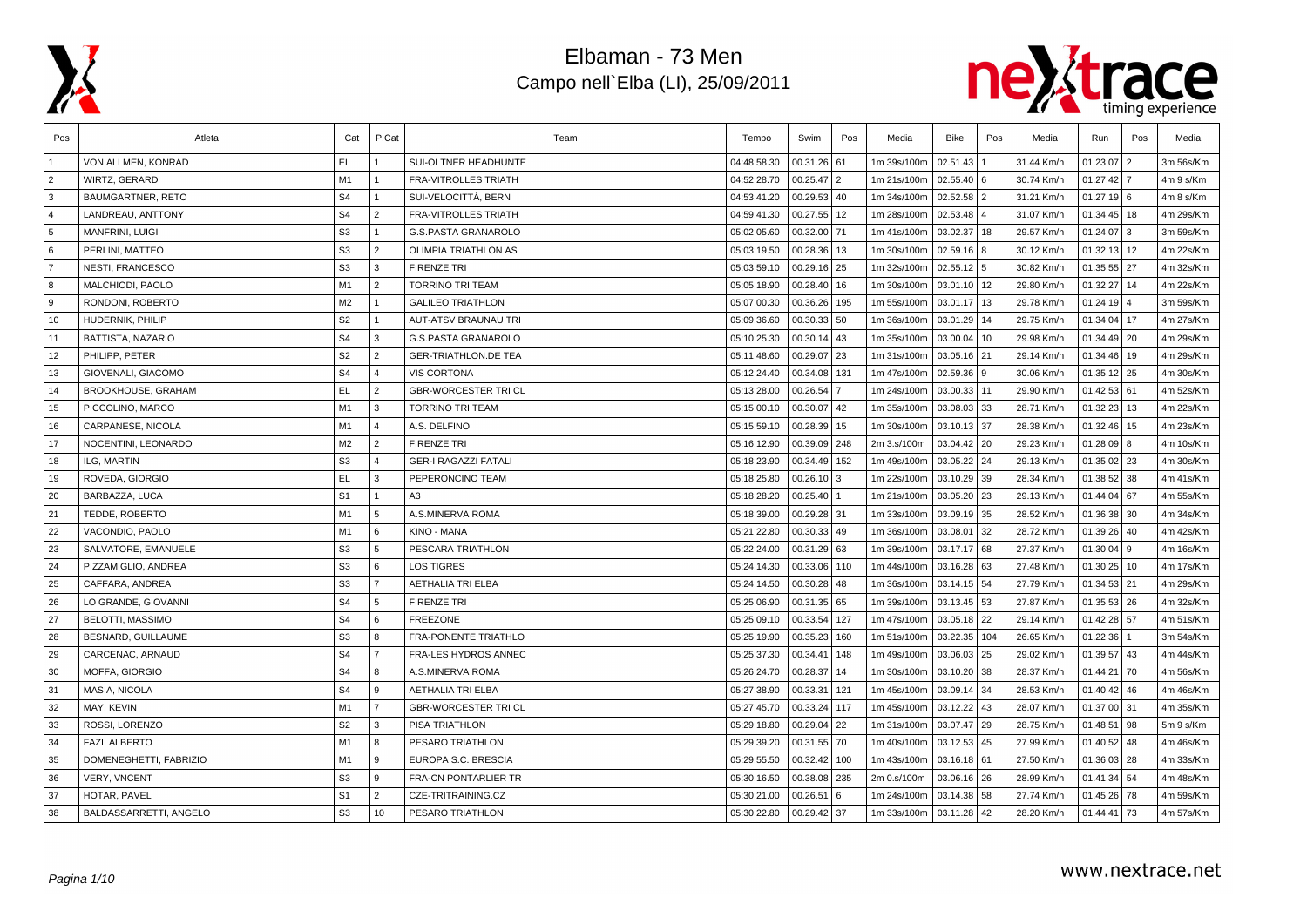



| 39 | ALBASI, STEFANO            | S <sub>4</sub> | 10                      | PIACENZA TRI VIVO           | 05:30:51.20 | 00.34.01 129  |     | 1m 47s/100m | 03.09.40 36     | 28.47 Km/h | $01.41.16$ 52     | 4m 48s/Km |
|----|----------------------------|----------------|-------------------------|-----------------------------|-------------|---------------|-----|-------------|-----------------|------------|-------------------|-----------|
| 40 | ZIC, VLADIMIR              | S <sub>2</sub> | $\overline{4}$          | <b>CRO-TK SWIBIR</b>        | 05:31:24.90 | 00.28.57 20   |     | 1m 31s/100m | 03.19.13 84     | 27.10 Km/h | 01.39.22<br>39    | 4m 42s/Km |
| 41 | VERNACOTOLA, GIANLUCA      | S <sub>4</sub> | 11                      | PESCARA TRIATHLON           | 05:33:05.40 | 00.31.28 62   |     | 1m 39s/100m | 03.15.25 60     | 27.63 Km/h | $01.41.28$ 53     | 4m 48s/Km |
| 42 | CARRERA, SAMUELE           | M <sub>2</sub> | $\overline{\mathbf{3}}$ | <b>ROAD RUNNERS</b>         | 05:33:21.30 | 00.32.03      | 72  | 1m 41s/100m | 03.12.31<br>44  | 28.04 Km/h | $01.44.18$ 69     | 4m 56s/Km |
| 43 | PERENNOU, MATHIEU          | M1             | 10                      | <b>FRA-VITROLLES TRIATH</b> | 05:34:06.70 | 00.32.39 97   |     | 1m 43s/100m | 03.17.20 71     | 27.36 Km/h | $01.35.07$ 24     | 4m 30s/Km |
| 44 | HOFER, KURT                | M <sub>2</sub> | $\overline{4}$          | <b>KSV TRIATHLON</b>        | 05:35:56.00 | 00.32.17 78   |     | 1m 41s/100m | 03.19.19 85     | 27.09 Km/h | 01.38.40<br>35    | 4m 40s/Km |
| 45 | MAGGI, STEFANO             | M1             | 11                      | <b>CUS PARMA MEDEL</b>      | 05:36:09.20 | 00.30.37      | 52  | 1m 36s/100m | 03.12.57<br>46  | 27.98 Km/h | 01.49.37<br>101   | 5m 11s/Km |
| 46 | FIORA', EMILIANO           | S <sub>4</sub> | 12                      | <b>INUIT</b>                | 05:36:10.90 | 00.39.43      | 263 | 2m 5.s/100m | 03.16.20<br>62  | 27.50 Km/h | 01.34.56<br>22    | 4m 29s/Km |
| 47 | GISABELLA, ORAZIO          | M <sub>2</sub> | 5                       | LIFE TRIATHLON CATAN        | 05:37:23.60 | 00.32.06      | 75  | 1m 41s/100m | 03.11.22<br>41  | 28.21 Km/h | 01.50.46 111      | 5m 15s/Km |
| 48 | FITZKO, BRUNO              | M <sub>2</sub> | 6                       | <b>FREEZONE</b>             | 05:38:29.80 | 00.32.28 84   |     | 1m 42s/100m | 03.03.11<br>19  | 29.47 Km/h | 160<br>01.58.51   | 5m 38s/Km |
| 49 | MICHELI, CARLO             | M <sub>1</sub> | 12                      | <b>TRI NOVARA</b>           | 05:38:36.30 | 00.29.39      | 35  | 1m 33s/100m | 03.24.33<br>113 | 26.39 Km/h | 47<br>01.40.45    | 4m 46s/Km |
| 50 | GALLI, FRANCESCO           | M1             | 13                      | "PHISIO SPORT LAB TR        | 05:38:44.40 | 00.30.15      | 44  | 1m 35s/100m | 03.17.40<br>74  | 27.31 Km/h | 84<br>01.46.50    | 5m 3 s/Km |
| 51 | DUCRO, MICHEL              | M <sub>3</sub> | $\overline{1}$          | FRA-LA GARDE TRIATHL        | 05:38:52.00 | 00.33.39      | 122 | 1m 46s/100m | 03.23.52<br>110 | 26.48 Km/h | 01.37.32<br>33    | 4m 37s/Km |
| 52 | <b>BELLODI, SIMONE</b>     | S <sub>3</sub> | 11                      | POL.CENTESE T&D             | 05:39:17.40 | 00.34.13      | 132 | 1m 48s/100m | 03.17.40 73     | 27.31 Km/h | $01.43.22$ 63     | 4m 53s/Km |
| 53 | VARNEY, SÉBASTIEN          | S <sub>2</sub> | 5                       | <b>FRA-US CAGNES TRIATH</b> | 05:41:03.70 | 00.34.18      | 134 | 1m 48s/100m | 03.15.25 59     | 27.63 Km/h | 01.47.30<br>87    | 5m 5 s/Km |
| 54 | SIGNORINI, EDY             | S <sub>4</sub> | 13                      | T. T. RAVENNA               | 05:41:09.40 | $00.32.23$ 82 |     | 1m 42s/100m | 03.22.14<br>101 | 26.70 Km/h | $01.42.56$ 62     | 4m 52s/Km |
| 55 | BONINI, GIANLUCA           | S <sub>4</sub> | 14                      | SPORTING CLUB CAPANN        | 05:41:17.90 | 00.32.37 94   |     | 1m 42s/100m | 03.20.35<br>93  | 26.92 Km/h | 01.43.53<br>65    | 4m 55s/Km |
| 56 | <b>IBRANYAN, VARTAN</b>    | S <sub>4</sub> | 15                      | <b>SUI-TRI TEAM TICINO</b>  | 05:41:19.40 | 00.31.54 69   |     | 1m 40s/100m | 03.13.03 47     | 27.97 Km/h | 01.52.00 119      | 5m 18s/Km |
| 57 | CARTEI, GIANLUCA           | M4             | $\mathbf{1}$            | <b>ATOMICA TRIATHLON</b>    | 05:41:21.60 | 00.39.21      | 256 | 2m 4.s/100m | 03.17.19 70     | 27.36 Km/h | 45<br>01.40.30    | 4m 45s/Km |
| 58 | GIORDANO, FABIO            | S <sub>4</sub> | 16                      | PADOVA TRIATHLON            | 05:41:27.30 | 00.30.58      | 55  | 1m 37s/100m | 03.20.27<br>92  | 26.93 Km/h | 01.45.17<br>76    | 4m 59s/Km |
| 59 | BERTOLINI, NAZZARENO       | M <sub>2</sub> | $\overline{7}$          | ASD IL DELFINO SPOLE        | 05:41:48.70 | 00.36.39      | 207 | 1m 55s/100m | 03.26.49<br>129 | 26.11 Km/h | 16<br>01.33.37    | 4m 26s/Km |
| 60 | MANZI, FABIO               | M1             | 14                      | CANOTTIERI NAPOLI           | 05:42:27.20 | 00.32.10      | 76  | 1m 41s/100m | 03.16.49 66     | 27.43 Km/h | 92<br>01.48.12    | 5m 7 s/Km |
| 61 | LA MONACA, FRANCESCO PAOLO | S <sub>2</sub> | 6                       | <b>IRON LION TEAM</b>       | 05:42:44.70 | 00.36.26      | 196 | 1m 55s/100m | 03.19.35 86     | 27.05 Km/h | 01.42.36<br>59    | 4m 51s/Km |
| 62 | ADRIANI, AMEDEO            | S <sub>3</sub> | 12                      | <b>AETHALIA TRI ELBA</b>    | 05:42:46.20 | 00.34.25      | 138 | 1m 48s/100m | 03.07.49 30     | 28.75 Km/h | 01.57.18<br>  149 | 5m 33s/Km |
| 63 | MILANI, WALTER             | M <sub>1</sub> | 15                      | 3 LIFE                      | 05:43:03.60 | 00.31.53      | 68  | 1m 40s/100m | 03.17.23<br>72  | 27.35 Km/h | 01.49.29<br>100   | 5m 11s/Km |
| 64 | GIUNTA, JOSEPH             | M <sub>1</sub> | 16                      | FRA-LES HYDROS ANNEC        | 05:43:09.40 | 00.34.35      | 145 | 1m 49s/100m | 03.06.23 27     | 28.97 Km/h | 01.56.57<br>146   | 5m 32s/Km |
| 65 | ANTELME, OLIVIER           | S <sub>3</sub> | 13                      | FRA-LES HYDROS ANNEC        | 05:43:09.90 | 00.35.01      | 154 | 1m 50s/100m | 03.13.20 50     | 27.93 Km/h | 106<br>01.50.12   | 5m 13s/Km |
| 66 | CHIAPPINI, RAFFAELE        | M1             | 17                      | PIACENZA TRI VIVO           | 05:43:20.80 | 00.34.20      | 136 | 1m 48s/100m | 03.25.01<br>117 | 26.33 Km/h | 01.40.30<br>44    | 4m 45s/Km |
| 67 | ZANETTI, MIRCO             | M <sub>2</sub> | 8                       | PADOVA TRIATHLON            | 05:43:28.10 | 00.32.39      | 96  | 1m 43s/100m | 03.17.18<br>69  | 27.36 Km/h | 01.48.16<br>  93  | 5m 7 s/Km |
| 68 | <b>BRUNO, FEDERICO</b>     | M <sub>2</sub> | 9                       | <b>FREESTYLE TRIATHLON</b>  | 05:43:33.10 | 00.32.32 91   |     | 1m 42s/100m | 03.10.55<br>40  | 28.28 Km/h | 01.54.45<br>134   | 5m 26s/Km |
| 69 | NARDOTTO, STEFANO          | S <sub>4</sub> | 17                      | PADOVA TRIATHLON            | 05:43:48.30 | 00.32.15 77   |     | 1m 41s/100m | 03.22.49<br>108 | 26.62 Km/h | $01.44.36$ 72     | 4m 57s/Km |
| 70 | COMODI BALLANTI, EMILIANO  | S <sub>4</sub> | 18                      | A.S. TRIATH OSTIA           | 05:44:32.00 | 00.29.17 26   |     | 1m 32s/100m | 03.19.07<br>83  | 27.11 Km/h | 01.52.37<br>124   | 5m 20s/Km |
| 71 | ZOCCHI, GIORGIO            | M <sub>2</sub> | 10                      | ARC BUSTO ARSIZIO           | 05:45:03.50 | 00.34.28      | 140 | 1m 48s/100m | 03.17.56 76     | 27.28 Km/h | $01.47.48$ 89     | 5m 6 s/Km |
| 72 | LEVA, CRISTIANO            | S <sub>3</sub> | 14                      | <b>INUIT</b>                | 05:45:05.60 | 00.31.16      | 58  | 1m 38s/100m | 03.18.15 77     | 27.23 Km/h | 01.51.52<br>  117 | 5m 18s/Km |
| 73 | PALMAS, BENJAMIN           | S <sub>3</sub> | 15                      | FRA-ONN                     | 05:45:23.80 | 00.35.59      | 179 | 1m 53s/100m | 127<br>03.26.23 | 26.16 Km/h | $01.37.05$ 32     | 4m 36s/Km |
| 74 | FERRETTI, PAOLO            | S <sub>4</sub> | 19                      | <b>GABELLA</b>              | 05:45:39.60 | 00.34.25      | 139 | 1m 48s/100m | 03.25.43<br>121 | 26.24 Km/h | 01.40.59<br>49    | 4m 47s/Km |
| 75 | DALLA RIVA, ANDREA         | M <sub>2</sub> | 11                      | TRI.RN.MAROSTICA            | 05:46:00.50 | 00.29.24      | 29  | 1m 32s/100m | 03.21.22 95     | 26.81 Km/h | 01.51.04<br>112   | 5m 15s/Km |
| 76 | HOFER, GÜNTHER             | M <sub>2</sub> | 12                      | <b>KSV TRIATHLON</b>        | 05:46:33.40 | 00.34.53      | 153 | 1m 50s/100m | 03.27.29<br>134 | 26.02 Km/h | 01.38.45<br>36    | 4m 40s/Km |
| 77 | GUAZZALOCA, MARCO          | M <sub>2</sub> | 13                      | POL.CENTESE T&D             | 05:46:36.30 | 00.36.19      | 191 | 1m 54s/100m | 03.20.23<br>91  | 26.94 Km/h | 80<br>01.46.22    | 5m 2 s/Km |
| 78 | VAGLINI, LEONARDO          | S <sub>4</sub> | 20                      | SPORTING CLUB CAPANN        | 05:47:27.20 | $00.32.36$ 93 |     | 1m 42s/100m | 03.28.36 144    | 25.88 Km/h | $01.39.46$ 41     | 4m 43s/Km |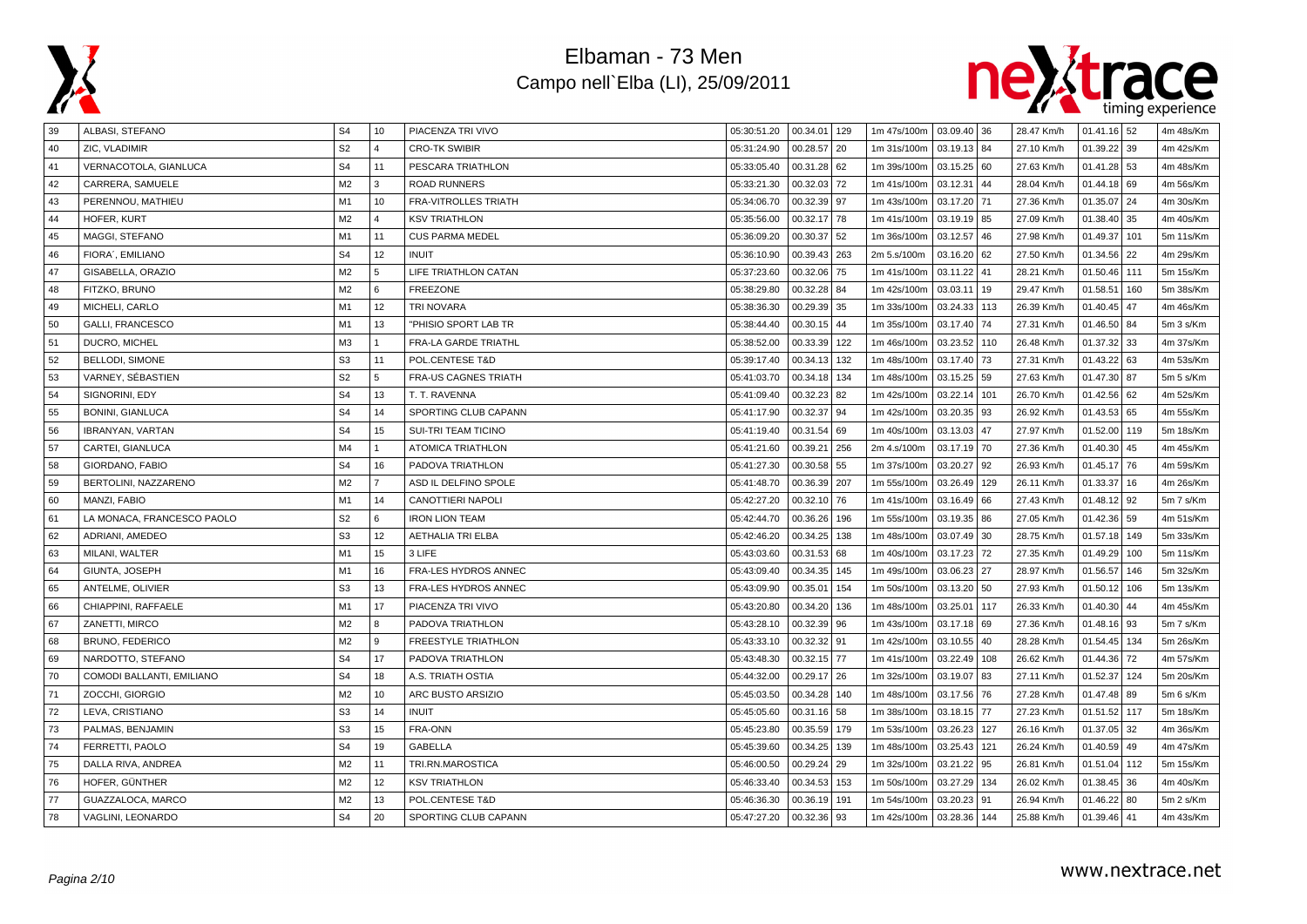



| 79  | VISCONTI, PAOLO              | S <sub>4</sub> | 21             | PIACENZA TRI VIVO           | 05:47:31.60 | 00.32.31 87     | 1m 42s/100m   03.17.16   67 |              |     | 27.37 Km/h | 01.54.02 | 132 | 5m 24s/Km |
|-----|------------------------------|----------------|----------------|-----------------------------|-------------|-----------------|-----------------------------|--------------|-----|------------|----------|-----|-----------|
| 80  | LOSTUZZI, MARCO              | M1             | 18             | <b>CUS UDINE</b>            | 05:47:59.60 | 00.35.38<br>166 | 1m 52s/100m                 | 03.23.16 109 |     | 26.56 Km/h | 01.44.51 | 74  | 4m 58s/Km |
| 81  | MALÁTEK, TOMÁS               | S <sub>2</sub> | $\overline{7}$ | <b>CZE-CZECH REPUBLIK</b>   | 05:48:09.50 | 00.32.32<br>88  | 1m 42s/100m                 | 03.14.38 57  |     | 27.74 Km/h | 01.55.56 | 138 | 5m 29s/Km |
| 82  | <b>BARBIERI, RICCARDO</b>    | S <sub>3</sub> | 16             | <b>CUS FERRARA</b>          | 05:48:20.70 | 00.29.33<br>33  | 1m 33s/100m                 | 03.16.45 65  |     | 27.44 Km/h | 01.58.29 | 157 | 5m 36s/Km |
| 83  | FRANCELLA, EMANUELE          | M1             | 19             | OLIMPIA TRIATHLON AS        | 05:48:23.50 | 00.37.36<br>228 | 1m 58s/100m                 | 03.14.26 56  |     | 27.77 Km/h | 01.52.07 | 120 | 5m 18s/Km |
| 84  | DAUBECH, JEROME              | S <sub>2</sub> | 8              | <b>FRA-COMPIEGNE TRIATH</b> | 05:49:04.10 | 00.29.30<br>32  | 1m 33s/100m                 | 03.27.25 133 |     | 26.03 Km/h | 01.47.52 | 90  | 5m 6 s/Km |
| 85  | <b>SCHOLS, BEREND</b>        | S <sub>2</sub> | 9              | NED-DTC                     | 05:49:09.30 | 00.36.13<br>188 | 1m 54s/100m                 | 03.25.19 118 |     | 26.30 Km/h | 01.42.48 | 60  | 4m 52s/Km |
| 86  | GANDER, WILFRIED             | M <sub>2</sub> | 14             | <b>KSV TRIATHLON</b>        | 05:49:45.10 | 00.39.37<br>260 | 2m 5.s/100m                 | 03.21.28 97  |     | 26.80 Km/h | 01.42.25 | 56  | 4m 51s/Km |
| 87  | O'NEILL, RORY                | S <sub>2</sub> | 10             | <b>GBR-CLAPHAM CHASERS</b>  | 05:49:52.60 | 00.35.42<br>169 | 1m 52s/100m                 | 03.30.03 152 |     | 25.70 Km/h | 01.38.34 | 34  | 4m 40s/Km |
| 88  | CERESA, LIBERO               | S <sub>4</sub> | 22             | <b>METALROOF</b>            | 05:49:56.80 | 00.29.39<br>34  | 1m 33s/100m                 | 03.18.56 79  |     | 27.14 Km/h | 01.57.18 | 148 | 5m 33s/Km |
| 89  | <b>BARDINI, VITTORIO</b>     | M <sub>2</sub> | 15             | "PHISIO SPORT LAB TR        | 05:50:01.10 | 00.29.25<br>30  | 1m 32s/100m                 | 03.19.02 80  |     | 27.13 Km/h | 01.57.42 | 151 | 5m 34s/Km |
| 90  | BOCCEDA, PAOLO               | M <sub>2</sub> | 16             | <b>CUS PARMA MEDEL</b>      | 05:50:37.80 | 00.36.54<br>216 | 1m 56s/100m                 | 03.37.45 206 |     | 24.79 Km/h | 01.30.54 | 11  | 4m 18s/Km |
| 91  | <b>MORI, LUCA</b>            | S <sub>4</sub> | 23             | LUCCA TRIATHLON ASD         | 05:50:48.30 | 00.37.30<br>227 | 1m 58s/100m                 | 03.21.17 94  |     | 26.82 Km/h | 01.45.49 | 79  | 5m 0 s/Km |
| 92  | SALVADERI, MASSIMO           | M1             | 20             | PIACENZA TRI VIVO           | 05:51:06.20 | 00.31.40<br>66  | 1m 40s/100m                 | 03.25.51     | 122 | 26.23 Km/h | 01.49.54 | 103 | 5m 12s/Km |
| 93  | STIEKEMA, JURRIËN            | S <sub>2</sub> | 11             | NED-DTC                     | 05:51:23.70 | 00.39.19<br>254 | 2m 4.s/100m                 | 03.28.17 143 |     | 25.92 Km/h | 01.38.51 | 37  | 4m 41s/Km |
| 94  | MOCETTI, IVANO               | M <sub>3</sub> | $\overline{2}$ | ASD IL DELFINO SPOLE        | 05:52:29.90 | 00.34.30<br>142 | 1m 48s/100m                 | 03.24.29 112 |     | 26.40 Km/h | 01.47.16 | 85  | 5m 5 s/Km |
| 95  | CIAPONI, ANDREA              | S <sub>3</sub> | 17             | ASD PROMOSPORT G.S.         | 05:53:29.40 | 00.32.34<br>92  | 1m 42s/100m                 | 03.13.36 52  |     | 27.89 Km/h | 02.02.19 | 178 | 5m 47s/Km |
| 96  | BOMBONATI, FILIPPO           | M1             | 21             | <b>FIRENZE TRI</b>          | 05:54:34.60 | 00.37.22<br>225 | 1m 57s/100m                 | 03.21.37 98  |     | 26.78 Km/h | 01.50.38 | 110 | 5m 14s/Km |
| 97  | RISPOLI, FEDERICO            | S <sub>2</sub> | 12             | <b>TRIATHLON LEPINI</b>     | 05:54:39.10 | 00.36.45<br>210 | 1m 56s/100m                 | 03.32.48 178 |     | 25.37 Km/h | 01.41.41 | 55  | 4m 49s/Km |
| 98  | <b>MESTRIC, HRVOJE</b>       | S <sub>2</sub> | 13             | <b>CRO-TK SWIBIR</b>        | 05:54:42.10 | 00.30.33<br>51  | 1m 36s/100m                 | 03.22.35     | 105 | 26.65 Km/h | 01.56.52 | 143 | 5m 32s/Km |
| 99  | <b>BONOMI, ANDREA</b>        | M <sub>1</sub> | 22             | KINO - MANA                 | 05:54:46.10 | 00.39.17<br>252 | 2m 4.s/100m                 | 03.19.03 81  |     | 27.12 Km/h | 01.50.03 | 104 | 5m 12s/Km |
| 100 | CESARI, FABIO                | M <sub>2</sub> | 17             | <b>G.S.PASTA GRANAROLO</b>  | 05:54:52.10 | 00.36.25<br>194 | 1m 55s/100m                 | 03.30.35 154 |     | 25.64 Km/h | 01.43.56 | 66  | 4m 55s/Km |
| 101 | LANDUCCI, LUCA               | M1             | 23             | ASD SPEZIA TRIATHLO         | 05:55:14.90 | 00.35.57<br>178 | 1m 53s/100m                 | 03.27.34 135 |     | 26.01 Km/h | 01.46.34 | 82  | 5m 3 s/Km |
| 102 | BEALE, DAVID                 | S <sub>4</sub> | 24             | <b>GBR-BRITISH TRIATHLO</b> | 05:55:52.30 | 00.40.10<br>275 | 2m 6.s/100m                 | 03.19.05 82  |     | 27.12 Km/h | 01.50.05 | 105 | 5m 13s/Km |
| 103 | SCARPARO, MAURIZIO           | M <sub>1</sub> | 24             | PADOVA TRIATHLON            | 05:55:58.00 | 00.38.47<br>242 | 2m 2.s/100m                 | 03.31.57 173 |     | 25.47 Km/h | 01.39.51 | 42  | 4m 43s/Km |
| 104 | <b>BOGLIONI, MICHELE</b>     | S <sub>2</sub> | 14             | <b>FREEZONE</b>             | 05:56:50.30 | 00.32.03<br>73  | 1m 41s/100m                 | 03.25.23 119 |     | 26.29 Km/h | 01.56.17 | 140 | 5m 30s/Km |
| 105 | FRANCHETTI, ENRICO           | S <sub>2</sub> | 15             | S.S.LAZIO                   | 05:57:30.70 | 00.36.16<br>189 | 1m 54s/100m                 | 03.33.27     | 184 | 25.29 Km/h | 01.44.32 | 71  | 4m 57s/Km |
| 106 | PELIZZARI, ALESSANDRO        | S <sub>4</sub> | 25             | EUROPA S.C. BRESCIA         | 05:57:35.00 | 00.38.38<br>241 | 2m 1.s/100m                 | 03.31.45     | 170 | 25.50 Km/h | 01.42.31 | 58  | 4m 51s/Km |
| 107 | <b>GEORGE, TIMOTHY</b>       | S <sub>2</sub> | 16             | <b>GBR-ITRAINWITHTIM</b>    | 05:57:43.90 | 00.33.28<br>120 | 1m 45s/100m                 | 03.13.06     | 48  | 27.96 Km/h | 02.06.37 | 202 | 6m 0 s/Km |
| 108 | RIZZI, GIANLUCA              | M1             | 25             | SURFING SHOP TRIATHL        | 05:57:47.70 | 00.29.39<br>36  | 1m 33s/100m                 | 03.29.36     | 148 | 25.76 Km/h | 01.54.17 | 133 | 5m 25s/Km |
| 109 | AGOSTINI, ROBERTO            | M <sub>2</sub> | 18             | ASD PROMOSPORT G.S.         | 05:57:48.00 | 00.32.46<br>105 | 1m 43s/100m                 | 03.35.03 197 |     | 25.11 Km/h | 01.45.18 | 77  | 4m 59s/Km |
| 110 | WROBEL, OLIVER               | S <sub>4</sub> | 26             | <b>GER-ASV KOELN TRIAHT</b> | 05:58:32.10 | 00.35.27<br>162 | 1m 51s/100m                 | 03.29.36 147 |     | 25.76 Km/h | 01.49.06 | 99  | 5m 10s/Km |
| 111 | ACCIOLI, TIZIANO             | M <sub>1</sub> | 26             | <b>VIS CORTONA</b>          | 05:58:37.80 | 00.32.48<br>106 | 1m 43s/100m                 | 03.32.18 176 |     | 25.43 Km/h | 01.48.41 | 96  | 5m 9 s/Km |
| 112 | SABATTOLI, GIAMPAOLO         | S <sub>3</sub> | 18             | <b>GALAXY ROMA</b>          | 05:59:26.50 | 00.38.15<br>236 | 2m 0.s/100m                 | 03.31.00     | 160 | 25.59 Km/h | 01.46.26 | 81  | 5m 2 s/Km |
| 113 | TONELLI, STEFANO             | M3             | 3              | PESARO TRIATHLON            | 05:59:37.50 | 00.31.08<br>56  | 1m 38s/100m                 | 03.32.34 177 |     | 25.40 Km/h | 01.50.14 | 107 | 5m 13s/Km |
| 114 | CARDELLINI, DAVIDE           | M3             | $\Delta$       | <b>FIRENZE TRI</b>          | 05:59:51.90 | 00.35.28<br>163 | 1m 52s/100m                 | 03.21.26 96  |     | 26.80 Km/h | 01.58.39 | 158 | 5m 37s/Km |
| 115 | ROSATI, MASSIMO              | M <sub>3</sub> | 5              | <b>CUS PARMA MEDEL</b>      | 06:00:48.80 | 00.32.38<br>95  | 1m 43s/100m                 | 03.24.55 116 |     | 26.35 Km/h | 01.57.17 | 147 | 5m 33s/Km |
| 116 | ARISI, GIANLUCA              | M <sub>1</sub> | 27             | KINO - MANA                 | 06:00:54.70 | 00.33.19<br>115 | 1m 45s/100m                 | 03.34.55     | 195 | 25.12 Km/h | 01.46.49 | 83  | 5m 3 s/Km |
| 117 | GARCIA RODRIGUEZ, JUAN DIEGO | M <sub>2</sub> | 19             | <b>ESP-CN LA NUCIA</b>      | 06:00:58.70 | 00.35.50<br>172 | 1m 53s/100m                 | 04.42.20     | 323 | 19.12 Km/h | 01.51.59 | 118 | 5m 18s/Km |
| 118 | TUCI, LUCA                   | M1             | 28             | <b>FREESTYLE TRIATHLON</b>  | 06:01:05.70 | 00.28.55 19     | 1m 31s/100m                 | 03.31.36 167 |     | 25.51 Km/h | 01.55.29 | 136 | 5m 28s/Km |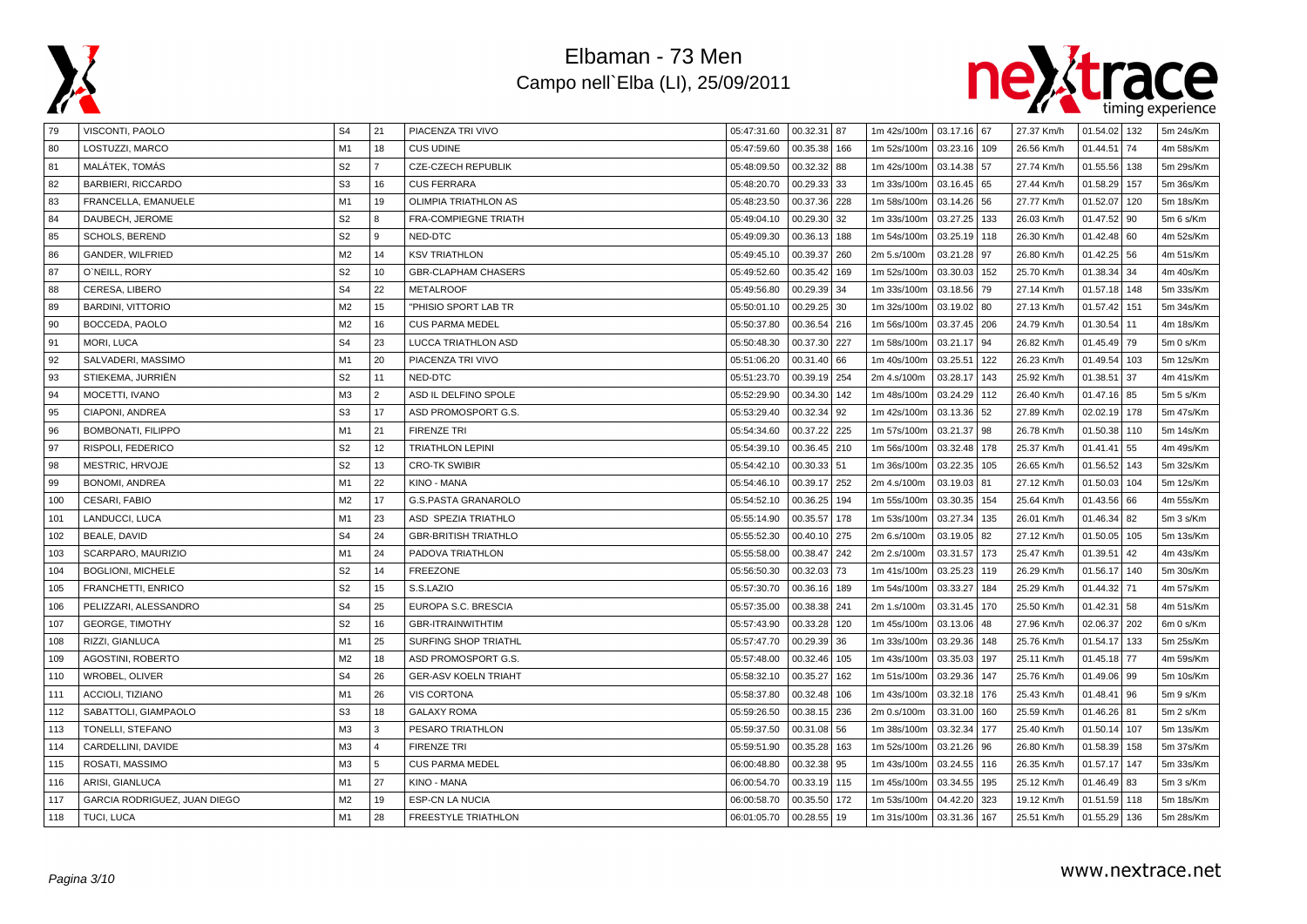



| 119 | PROCACCI, FREDERIC          | M1             | 29             | <b>FRA-STADE LAURENTIN</b>  | 06:01:12.80 | 00.41.09 292    | 2m 9.s/100m                  | 03.26.50 130 |     | 26.10 Km/h | $01.47.57$ 91 |     | 5m 7 s/Km |
|-----|-----------------------------|----------------|----------------|-----------------------------|-------------|-----------------|------------------------------|--------------|-----|------------|---------------|-----|-----------|
| 120 | MECCA, PAOLO MARIA          | M <sub>2</sub> | 20             | <b>CUS FERRARA</b>          | 06:01:28.30 | 00.36.57<br>217 | 1m 56s/100m                  | 03.28.16 142 |     | 25.92 Km/h | 01.50.38      | 109 | 5m 14s/Km |
| 121 | <b>BASSI, FABIO</b>         | S <sub>3</sub> | 19             | <b>AVIA PERVIA</b>          | 06:02:16.00 | 00.34.29<br>141 | 1m 48s/100m                  | 03.29.23     | 146 | 25.79 Km/h | 01.53.09      | 128 | 5m 21s/Km |
| 122 | KUEHBACHER, CHRISTOPH       | M <sub>2</sub> | 21             | <b>AUT-LTC TRIMAXX</b>      | 06:02:34.20 | 00.34.47<br>151 | 1m 49s/100m                  | 03.27.25     | 132 | 26.03 Km/h | 01.55.52      | 137 | 5m 29s/Km |
| 123 | MARINI, BRUNO               | M1             | 30             | PIANETA ACQUA               | 06:03:01.50 | 00.37.09<br>221 | 1m 57s/100m                  | 03.21.44     | 99  | 26.76 Km/h | 01.59.56      | 167 | 5m 41s/Km |
| 124 | SPREAFICO, FILIPPO          | M1             | 31             | <b>AETHALIA TRI ELBA</b>    | 06:04:29.90 | 00.36.07<br>183 | 1m 54s/100m                  | 03.34.50     | 192 | 25.13 Km/h | 01.47.43      | 88  | 5m 6 s/Km |
| 125 | MAGAGNOLI, ANDREA           | M1             | 32             | PORTA SARAGOZZA BO          | 06:04:40.80 | 00.32.43<br>102 | 1m 43s/100m                  | 03.34.34     | 190 | 25.16 Km/h | 01.52.58      | 126 | 5m 21s/Km |
| 126 | POLETTI, SERGIO             | M1             | 33             | <b>GALAXY ROMA</b>          | 06:04:48.10 | 00.30.26<br>47  | 1m 36s/100m                  | 03.26.38     | 128 | 26.13 Km/h | 02.01.01      | 175 | 5m 44s/Km |
| 127 | DONATI, MAURIZIO            | M3             | 6              | ASD PROMOSPORT G.S.         | 06:05:07.90 | 00.34.34<br>143 | 1m 49s/100m                  | 03.33.01     | 179 | 25.35 Km/h | 01.52.33      | 122 | 5m 20s/Km |
| 128 | PARISOT, JEAN JACQUES       | M <sub>2</sub> | 22             | FRA-RIVIERA TRIATHLO        | 06:05:13.30 | 00.39.18<br>253 | 2m 4.s/100m                  | 03.20.22     | 90  | 26.95 Km/h | 01.59.40      | 164 | 5m 40s/Km |
| 129 | TREVISAN, NICOLA            | S <sub>3</sub> | 20             | PADOVA TRIATHLON            | 06:05:41.60 | 00.42.44<br>305 | 2m 14s/100m                  | 03.31.06     | 161 | 25.58 Km/h | 01.47.16      | 86  | 5m 5 s/Km |
| 130 | PAUPINI, LORENZO            | M1             | 34             | PESARO TRIATHLON            | 06:05:57.00 | 00.36.06<br>181 | 1m 53s/100m                  | 03.36.19     | 200 | 24.96 Km/h | 01.48.31      | 95  | 5m 8 s/Km |
| 131 | <b>GALAFASSI, DAVID</b>     | S <sub>4</sub> | 27             | <b>CANOTRIATHLON</b>        | 06:06:05.40 | 00.29.00<br>21  | 1m 31s/100m                  | 03.27.48     | 138 | 25.98 Km/h | 02.04.59      | 193 | 5m 55s/Km |
| 132 | <b>GHINI, ROBERTO</b>       | M4             | $\overline{2}$ | <b>G.S.PASTA GRANAROLO</b>  | 06:06:10.90 | 187<br>00.36.12 | 1m 54s/100m                  | 03.31.30     | 164 | 25.53 Km/h | 01.53.42      | 130 | 5m 23s/Km |
| 133 | <b>BARONI, MASSIMILIANO</b> | S <sub>4</sub> | 28             | KINO - MANA                 | 06:06:15.50 | 00.30.42<br>53  | 1m 36s/100m                  | 03.22.41     | 107 | 26.64 Km/h | 02.07.43      | 205 | 6m 3 s/Km |
| 134 | ELLIOTT, MARK               | M3             | $\overline{7}$ | <b>GBR-WORCESTER TRICL</b>  | 06:06:21.70 | 00.35.23<br>159 | 1m 51s/100m                  | 03.31.40     | 169 | 25.51 Km/h | 01.55.18      | 135 | 5m 27s/Km |
| 135 | CIACCIA, ETTORE             | M3             | 8              | 1A MISTRAL TRIATHLON        | 06:06:27.30 | 00.36.52<br>215 | 1m 56s/100m                  | 03.39.53 215 |     | 24.55 Km/h | 01.44.57      | 75  | 4m 58s/Km |
| 136 | CLOCHE, ULLI                | M <sub>2</sub> | 23             | <b>AETHALIA TRI ELBA</b>    | 06:06:40.80 | 00.38.51<br>244 | 2m 2.s/100m                  | 03.21.46     | 100 | 26.76 Km/h | 01.59.11      | 161 | 5m 38s/Km |
| 137 | SERGE, STEFANINI            | M <sub>3</sub> | 9              | FRA-TRIATHLÈTE CLUB         | 06:06:46.00 | 00.36.50<br>213 | 1m 56s/100m                  | 03.31.30     | 165 | 25.53 Km/h | 01.52.52      | 125 | 5m 20s/Km |
| 138 | SALA, PAOLO                 | M1             | 35             | <b>AETHALIA TRI ELBA</b>    | 06:07:30.90 | 00.38.02<br>233 | 2m 0.s/100m                  | 03.41.10     | 227 | 24.41 Km/h | 01.44.05      | 68  | 4m 56s/Km |
| 139 | ADAM, PASCAL                | M <sub>2</sub> | 24             | <b>BEL-OXYGEN TRI CLUB</b>  | 06:07:39.60 | 00.33.26<br>119 | 1m 45s/100m                  | 03.29.10     | 145 | 25.81 Km/h | 02.00.08      | 170 | 5m 41s/Km |
| 140 | JANIGRO, ROBERTO            | S <sub>4</sub> | 29             | <b>INUIT</b>                | 06:08:01.90 | 00.33.09<br>111 | 1m 44s/100m                  | 03.32.15     | 175 | 25.44 Km/h | 01.55.59      | 139 | 5m 29s/Km |
| 141 | PEREZ, MARCO                | M1             | 36             | <b>KSV TRIATHLON</b>        | 06:08:57.20 | 00.40.14<br>277 | 2m 7.s/100m                  | 03.26.11     | 125 | 26.19 Km/h | 01.58.07      | 153 | 5m 35s/Km |
| 142 | GAMBETTA, BRUNO             | S <sub>4</sub> | 30             | <b>CUNEO TRI</b>            | 06:08:58.60 | 00.39.14<br>250 | 2m 3.s/100m                  | 03.41.12     | 228 | 24.41 Km/h | 01.41.15 51   |     | 4m 47s/Km |
| 143 | VILARDI, GIOVANNI           | S <sub>4</sub> | 31             | <b>LIGER TEAM KEYLINE</b>   | 06:09:14.60 | 00.37.42<br>231 | 1m 59s/100m                  | 03.25.58     | 123 | 26.21 Km/h | 01.58.22      | 156 | 5m 36s/Km |
| 144 | MOLTENI, CESARE             | S <sub>3</sub> | 21             | <b>AETHALIA TRI ELBA</b>    | 06:09:37.10 | 00.32.54<br>107 | 1m 43s/100m                  | 03.30.27     | 153 | 25.65 Km/h | 02.00.51      | 174 | 5m 43s/Km |
| 145 | PALTRINIERI, EMILIANO       | M1             | 37             | <b>GALAXY ROMA</b>          | 06:09:37.20 | 00.33.19<br>114 | 1m 45s/100m                  | 03.33.35     | 185 | 25.28 Km/h | 01.59.13      | 162 | 5m 39s/Km |
| 146 | HORROCKS, JAMES             | S <sub>2</sub> | 17             | <b>GBR-BRITISH TRIATHLO</b> | 06:09:45.40 | 00.35.55<br>176 | 1m 53s/100m                  | 03.27.45     | 137 | 25.99 Km/h | 02.00.49      | 173 | 5m 43s/Km |
| 147 | VALLET, CHRISTIAN           | S <sub>2</sub> | 18             | <b>AETHALIA TRI ELBA</b>    | 06:09:52.60 | 00.39.20<br>255 | 2m 4.s/100m                  | 03.28.10     | 140 | 25.94 Km/h | 01.56.49      | 142 | 5m 32s/Km |
| 148 | MARTINELLI, STEFANO         | S <sub>3</sub> | 22             | <b>OXYGEN TRIATHLON</b>     | 06:10:00.70 | 00.34.36<br>146 | 1m 49s/100m                  | 03.32.03     | 174 | 25.46 Km/h | 01.58.41      | 159 | 5m 37s/Km |
| 149 | ALLEGRA, ALESSANDRO         | S <sub>2</sub> | 19             | LIFE TRIATHLON CATAN        | 06:10:22.40 | 00.34.39<br>147 | 1m 49s/100m                  | 03.19.40 88  |     | 27.04 Km/h | 02.10.40      | 221 | 6m 11s/Km |
| 150 | LENCI, MASSIMILIANO         | M <sub>2</sub> | 25             | <b>FIRENZE TRI</b>          | 06:10:23.80 | 00.32.04<br>74  | 1m 41s/100m                  | 03.27.51     | 139 | 25.98 Km/h | 02.05.38      | 195 | 5m 57s/Km |
| 151 | HOPES, THOMAS               | S <sub>3</sub> | 23             | <b>GER-I RAGAZZI FATALI</b> | 06:11:08.30 | 00.33.16<br>113 | 1m 45s/100m                  | 03.34.03     | 187 | 25.22 Km/h | 01.59.44      | 165 | 5m 40s/Km |
| 152 | MARSIGLI, PAOLO             | M <sub>1</sub> | 38             | PORTA SARAGOZZA BO          | 06:11:27.20 | 00.32.28<br>85  | 1m 42s/100m                  | 03.34.22     | 189 | 25.19 Km/h | 01.59.25      | 163 | 5m 39s/Km |
| 153 | <b>BILLI, ARTURO</b>        | M1             | 39             | <b>FIRENZE TRI</b>          | 06:12:25.80 | 00.35.51<br>173 | 1m 53s/100m                  | 03.22.37     | 106 | 26.65 Km/h | 02.09.16      | 213 | 6m 7 s/Km |
| 154 | GIBERTONI, ALESSANDRO       | M <sub>2</sub> | 26             | <b>FERRARA TRIATH</b>       | 06:12:28.60 | 00.36.01<br>180 | 1m 53s/100m                  | 03.38.58     | 210 | 24.66 Km/h | 01.51.40      | 116 | 5m 17s/Km |
| 155 | CRISTOFANETTI, LUCA         | S <sub>4</sub> | 32             | OLIMPIA TRIATHLON AS        | 06:14:00.30 | 00.35.56<br>177 | 1m 53s/100m                  | 03.31.25     | 163 | 25.54 Km/h | 02.00.08      | 169 | 5m 41s/Km |
| 156 | STINCARELLI, GIANCARLO      | M <sub>2</sub> | 27             | ASD IL DELFINO SPOLE        | 06:14:03.90 | 00.35.46<br>171 | 1m 52s/100m                  | 03.26.09     | 124 | 26.19 Km/h | 02.06.17      | 200 | 5m 59s/Km |
| 157 | SCHIANCHI, MATTHIA          | S <sub>3</sub> | 24             | <b>CUS PARMA MEDEL</b>      | 06:14:17.10 | 00.36.29<br>197 | 1m 55s/100m                  | 03.34.43     | 191 | 25.14 Km/h | 01.58.10      | 154 | 5m 36s/Km |
| 158 | PAIOLA, MARCO UGO           | M <sub>2</sub> | 28             | EUROPA S.C. BRESCIA         | 06:14:19.40 | $00.32.22$ 80   | 1m 42s/100m   03.24.15   111 |              |     | 26.43 Km/h | 02.10.46 222  |     | 6m 11s/Km |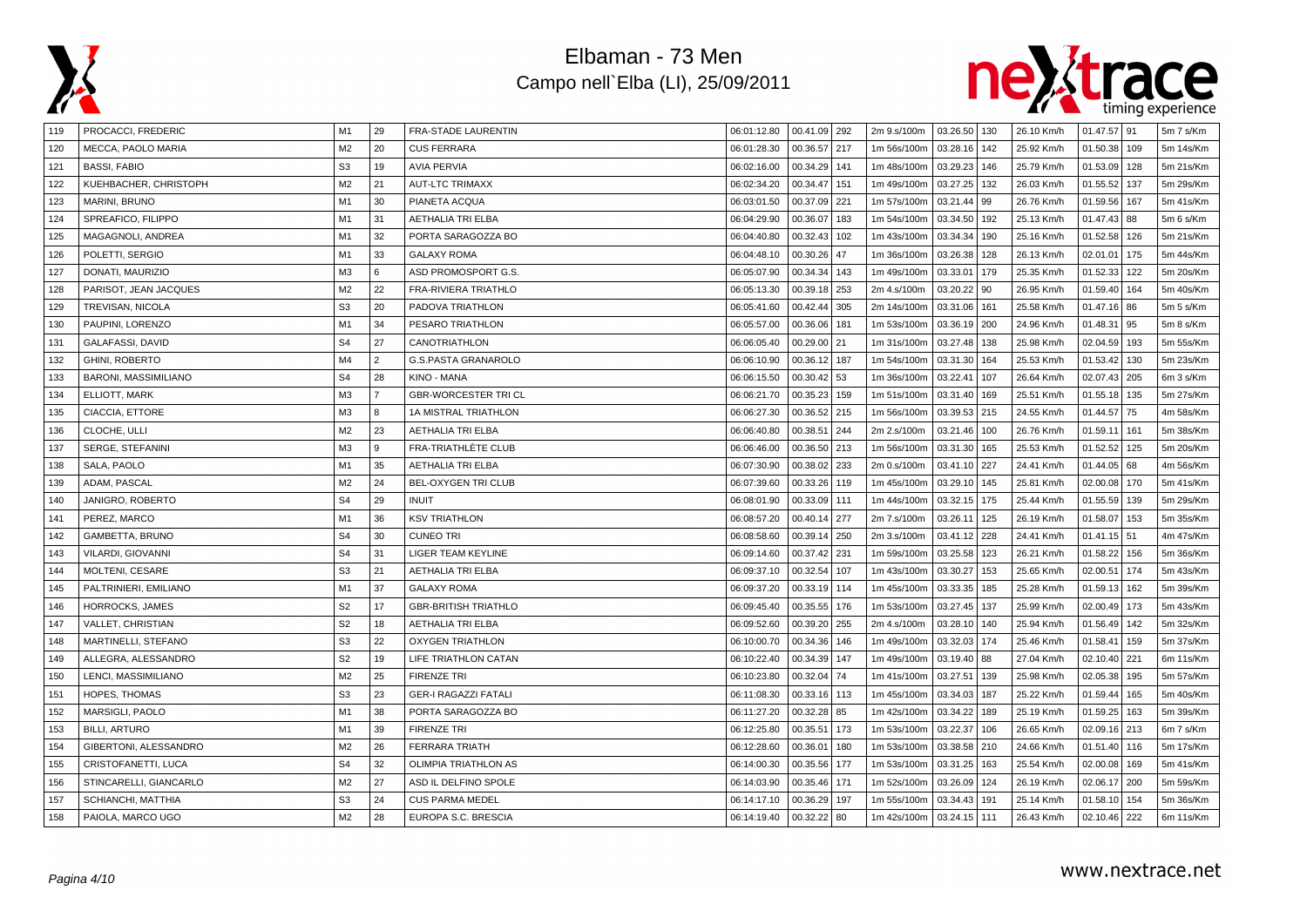



| 159 | ROSSI, FERDINANDO        | ΜЗ             | 10             | TRI TEAM BRIANZA            | 06:14:21.10 | 00.39.16 251    | 2m 4.s/100m | 03.37.50 207 |     | 24.78 Km/h | 01.50.28 | 108 | 5m 14s/Km |
|-----|--------------------------|----------------|----------------|-----------------------------|-------------|-----------------|-------------|--------------|-----|------------|----------|-----|-----------|
| 160 | CHANSEAUD, EMMANUEL      | S <sub>4</sub> | 33             | <b>FRA-VITROLLES TRIATH</b> | 06:14:21.60 | 00.37.02 219    | 1m 56s/100m | 03.37.55 208 |     | 24.78 Km/h | 01.52.34 | 123 | 5m 20s/Km |
| 161 | BALDESSARI, ALDO         | M1             | 40             | <b>ASD TRIATHLON 3V</b>     | 06:14:31.50 | 00.38.26<br>237 | 2m 1.s/100m | 03.16.39 64  |     | 27.45 Km/h | 02.11.43 | 226 | 6m 14s/Km |
| 162 | MARELLI, MARCO           | M <sub>2</sub> | 29             | <b>MGP TRIATHLON</b>        | 06:14:36.30 | 00.42.12<br>298 | 2m 13s/100m | 03.24.48 115 |     | 26.36 Km/h | 02.01.03 | 176 | 5m 44s/Km |
| 163 | <b>FARSETTI, MARIO</b>   | M3             | 11             | <b>OXYGEN TRIATHLON</b>     | 06:14:45.10 | 00.32.55<br>108 | 1m 43s/100m | 03.28.10     | 141 | 25.94 Km/h | 02.08.22 | 210 | 6m 5 s/Km |
| 164 | SFORZA, NICOLA MARCO     | M <sub>2</sub> | 30             | <b>G.S.PASTA GRANAROLO</b>  | 06:14:47.30 | 00.40.10<br>274 | 2m 6.s/100m | 03.31.56 172 |     | 25.47 Km/h | 01.56.57 | 145 | 5m 32s/Km |
| 165 | DELETTRE, PIERRE         | M4             | 3              | <b>FRA-TRIATHLETE CLUB</b>  | 06:15:24.10 | 00.33.58<br>128 | 1m 47s/100m | 03.31.08     | 162 | 25.57 Km/h | 02.04.41 | 188 | 5m 54s/Km |
| 166 | STEFANIA, GIOVANNI       | S <sub>1</sub> | 3              | <b>FREESTYLE TRIATHLON</b>  | 06:15:27.60 | 00.37.20<br>223 | 1m 57s/100m | 03.34.52     | 194 | 25.13 Km/h | 01.57.56 | 152 | 5m 35s/Km |
| 167 | SIMONETTI, GIULIO        | M1             | 41             | <b>FREESTYLE TRIATHLON</b>  | 06:15:29.30 | 00.39.33<br>259 | 2m 4.s/100m | 03.40.26 218 |     | 24.49 Km/h | 01.49.47 | 102 | 5m 12s/Km |
| 168 | SORRENTINO, ANTONGIULIO  | S <sub>4</sub> | 34             | <b>ATOMICA TRIATHLON</b>    | 06:15:30.50 | 00.32.30<br>86  | 1m 42s/100m | 03.24.41 114 |     | 26.38 Km/h | 02.12.58 | 229 | 6m 18s/Km |
| 169 | BERNASCONI, RUGGERO      | M1             | 42             | ARC BUSTO ARSIZIO           | 06:16:05.00 | 00.32.44<br>103 | 1m 43s/100m | 03.31.49     | 171 | 25.49 Km/h | 02.04.52 | 190 | 5m 55s/Km |
| 170 | MAZZOTTI, FABRIZIO       | M3             | 12             | G.S.PASTA GRANAROLO         | 06:16:20.00 | 00.34.24<br>137 | 1m 48s/100m | 03.30.54     | 159 | 25.60 Km/h | 02.06.13 | 199 | 5m 58s/Km |
| 171 | LAZZARINI, AURELIO       | M1             | 43             | <b>AETHALIA TRI ELBA</b>    | 06:17:12.20 | 00.32.42<br>101 | 1m 43s/100m | 03.53.49     | 270 | 23.09 Km/h | 01.41.00 | 50  | 4m 47s/Km |
| 172 | <b>BIASIBETTI, PAOLO</b> | M <sub>2</sub> | 31             | AETHALIA TRI ELBA           | 06:17:59.40 | 00.35.54<br>175 | 1m 53s/100m | 03.30.39     | 155 | 25.63 Km/h | 02.05.42 | 196 | 5m 57s/Km |
| 173 | CARNEVALINI, MICHELE     | S <sub>4</sub> | 35             | OLIMPIA TRIATHLON AS        | 06:18:20.30 | 00.35.16<br>158 | 1m 51s/100m | 03.41.03     | 225 | 24.42 Km/h | 01.56.43 | 141 | 5m 31s/Km |
| 174 | DANET, JEAN CHARLES      | S <sub>3</sub> | 25             | FRA-BEST TRIATHLON          | 06:18:35.60 | 00.37.24<br>226 | 1m 58s/100m | 03.38.09     | 209 | 24.75 Km/h | 01.58.10 | 155 | 5m 36s/Km |
| 175 | ORLANDO, UMBERTO         | S <sub>3</sub> | 26             | LIFE TRIATHLON CATAN        | 06:18:37.90 | 00.31.30<br>64  | 1m 39s/100m | 03.27.15     | 131 | 26.05 Km/h | 02.15.13 | 234 | 6m 24s/Km |
| 176 | DONINI, ANDREA           | S <sub>2</sub> | 20             | <b>OLIMPIA TRIATHLON AS</b> | 06:18:39.10 | 00.39.40<br>261 | 2m 5.s/100m | 03.42.46     | 233 | 24.24 Km/h | 01.51.18 | 114 | 5m 16s/Km |
| 177 | <b>BRIZZI, LORETTO</b>   | M <sub>5</sub> |                | <b>FREESTYLE TRIATHLON</b>  | 06:18:45.60 | 00.42.59<br>306 | 2m 15s/100m | 03.39.19 212 |     | 24.62 Km/h | 01.51.26 | 115 | 5m 16s/Km |
| 178 | SOLDATESCHI, SIMONE      | S <sub>4</sub> | 36             | <b>FUNSPORT</b>             | 06:19:00.50 | 00.34.45<br>150 | 1m 49s/100m | 03.20.09     | 89  | 26.97 Km/h | 02.19.46 | 250 | 6m 37s/Km |
| 179 | BERTIN, OLIVIER          | S <sub>4</sub> | 37             | FRA-US CAGNES TRIATH        | 06:19:07.00 | 00.35.07<br>155 | 1m 50s/100m | 03.34.12     | 188 | 25.21 Km/h | 02.04.37 | 186 | 5m 54s/Km |
| 180 | SAUNDERS, DAVID          | M <sub>2</sub> | 32             | <b>GBR-LEICESTER TRIATH</b> | 06:19:12.20 | 00.40.38<br>286 | 2m 8.s/100m | 03.44.42     | 243 | 24.03 Km/h | 01.48.17 | 94  | 5m 7 s/Km |
| 181 | GUERRA, FLAVIO SAMUEL    | S <sub>2</sub> | 21             | <b>CUS FERRARA</b>          | 06:19:19.10 | 00.36.35<br>203 | 1m 55s/100m | 03.30.40     | 156 | 25.63 Km/h | 02.04.54 | 191 | 5m 55s/Km |
| 182 | LA MICELA, FRANCESCO     | S <sub>4</sub> | 38             | <b>FREEZONE</b>             | 06:19:46.10 | 00.41.28<br>296 | 2m 10s/100m | 03.22.17     | 102 | 26.69 Km/h | 02.09.36 | 215 | 6m 8 s/Km |
| 183 | CECCHINATO, FABIO        | M <sub>3</sub> | 13             | 4 MORI TRIATHLON            | 06:19:47.20 | 00.36.44<br>209 | 1m 55s/100m | 03.46.37     | 252 | 23.82 Km/h | 01.52.58 | 127 | 5m 21s/Km |
| 184 | GOZIO, DIONIGI           | M4             | $\overline{4}$ | EUROPA S.C. BRESCIA         | 06:21:10.40 | 00.38.38<br>240 | 2m 1.s/100m | 03.36.40 204 |     | 24.92 Km/h | 01.59.52 | 166 | 5m 40s/Km |
| 185 | <b>GRANDI, RICCARDO</b>  | M <sub>2</sub> | 33             | <b>AVIA PERVIA</b>          | 06:21:21.30 | 00.33.51<br>125 | 1m 46s/100m | 03.36.38     | 203 | 24.92 Km/h | 02.04.47 | 189 | 5m 54s/Km |
| 186 | LEQUERRE', PASCAL        | S <sub>4</sub> | 39             | PIACENZA TRI VIVO           | 06:22:00.10 | 00.33.22<br>116 | 1m 45s/100m | 03.27.39     | 136 | 26.00 Km/h | 02.15.27 | 235 | 6m 25s/Km |
| 187 | DEBRUYNE, KEVIN          | S <sub>3</sub> | 27             | <b>BEL-ASSEBROEK</b>        | 06:22:19.70 | 00.36.11<br>186 | 1m 54s/100m | 03.29.50     | 150 | 25.73 Km/h | 02.10.11 | 219 | 6m 10s/Km |
| 188 | PINCKERS, FRANCIS        | M <sub>2</sub> | 34             | <b>BEL-TDCH</b>             | 06:22:53.40 | 00.39.04<br>246 | 2m 3.s/100m | 03.33.15     | 182 | 25.32 Km/h | 02.06.05 | 198 | 5m 58s/Km |
| 189 | DELPORT, WYNAND          | S <sub>4</sub> | 40             | <b>GBR-BRITISH TRIATHLO</b> | 06:23:04.60 | 00.36.35<br>201 | 1m 55s/100m | 03.37.09 205 |     | 24.86 Km/h | 02.02.32 | 179 | 5m 48s/Km |
| 190 | PLETI, MARCIN            | S <sub>4</sub> | 41             | POL.CENTESE T&D             | 06:24:49.40 | 00.37.21<br>224 | 1m 57s/100m | 03.39.11     | 211 | 24.63 Km/h | 02.01.04 | 177 | 5m 44s/Km |
| 191 | ANGHILERI, CARLO         | S <sub>4</sub> | 42             | 3 LIFE                      | 06:25:05.40 | 00.36.34<br>200 | 1m 55s/100m | 03.34.59     | 196 | 25.11 Km/h | 02.08.18 | 209 | 6m 4 s/Km |
| 192 | TEDDE, GIOVANNI          | M <sub>2</sub> | 35             | <b>TRIATHLONLECCO</b>       | 06:25:20.80 | 00.41.08<br>291 | 2m 9.s/100m | 03.47.11     | 255 | 23.76 Km/h | 01.52.12 | 121 | 5m 19s/Km |
| 193 | BARTOLOZZI, STEFANO      | M <sub>3</sub> | 14             | LIVORNO TRIATHLON           | 06:25:54.40 | 00.43.56 311    | 2m 18s/100m | 03.43.03     | 235 | 24.20 Km/h | 01.53.29 | 129 | 5m 22s/Km |
| 194 | PAPALINI, MIRCO          | M <sub>2</sub> | 36             | <b>TORRINO TRI TEAM</b>     | 06:27:57.10 | 00.40.13<br>276 | 2m 7.s/100m | 03.18.22     | 78  | 27.22 Km/h | 02.24.20 | 263 | 6m 50s/Km |
| 195 | POLIGNANO, FRANCESCO     | M1             | 44             | <b>AETHALIA TRI ELBA</b>    | 06:28:55.30 | 00.31.11<br>57  | 1m 38s/100m | 03.41.25     | 229 | 24.38 Km/h | 02.11.57 | 227 | 6m 15s/Km |
| 196 | GIACOMOZZI, ETTORE       | M <sub>3</sub> | 15             | OLIMPIA TRIATHLON AS        | 06:29:17.60 | 00.33.00<br>109 | 1m 44s/100m | 03.30.44     | 157 | 25.62 Km/h | 02.21.16 | 255 | 6m 41s/Km |
| 197 | MEOLA, VINCENZO          | M <sub>5</sub> | 2              | <b>ATOMICA TRIATHLON</b>    | 06:29:34.50 | 00.40.19<br>280 | 2m 7.s/100m | 03.46.27     | 251 | 23.84 Km/h | 01.56.53 | 144 | 5m 32s/Km |
| 198 | GIURIATO, ANDREA         | M1             | 45             | <b>G.S.PASTA GRANAROLO</b>  | 06:29:53.70 | 00.41.13 294    | 2m 10s/100m | 03.40.18 216 |     | 24.51 Km/h | 02.03.03 | 180 | 5m 49s/Km |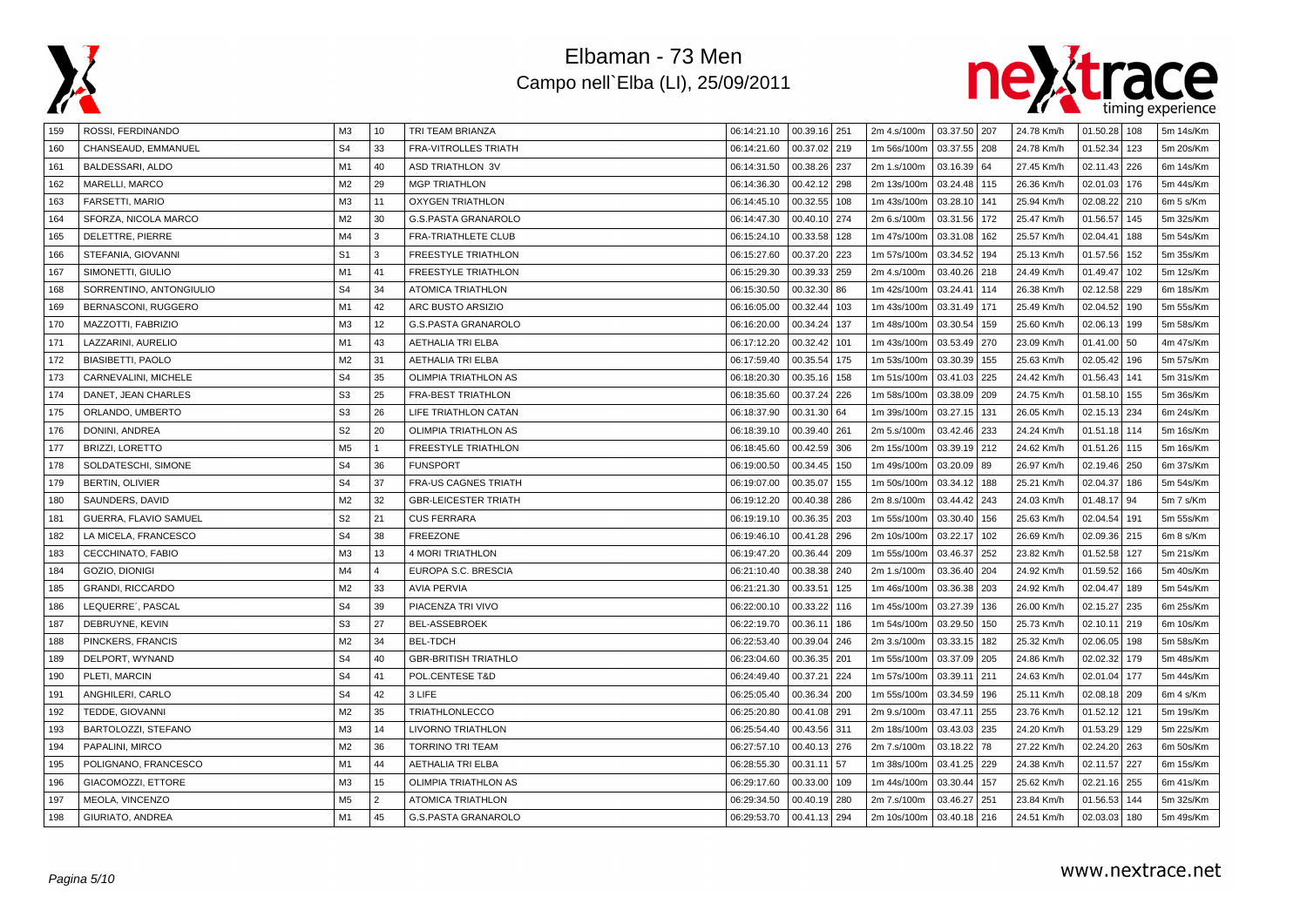



| 199 | VALENTI, PAOLO                | M2             | 37       | <b>CUS PARMA MEDEL</b>      | 06:29:59.00 | 00.43.24 307     | 2m 17s/100m   03.44.17   241 |              |     | 24.07 Km/h | $01.48.44$ 97 |       | 5m 9 s/Km |
|-----|-------------------------------|----------------|----------|-----------------------------|-------------|------------------|------------------------------|--------------|-----|------------|---------------|-------|-----------|
| 200 | DESROCHES, EMMANUEL           | M1             | 46       | FRA-LES HYDROS ANNEC        | 06:30:27.60 | 00.27.13<br>  11 | 1m 25s/100m                  | 03.19.38 87  |     | 27.04 Km/h | 02.39.08      | 290   | 7m 32s/Km |
| 201 | COUPAT, JULIEN                | S <sub>4</sub> | 43       | FRA-LES HYDROS ANNEC        | 06:30:27.80 | 00.32.45<br>104  | 1m 43s/100m                  | 03.33.03 180 |     | 25.34 Km/h | 02.18.44      | 246   | 6m 34s/Km |
| 202 | PAROLINI, NICOLA              | S <sub>2</sub> | 22       | <b>IRONY TRI TEAM</b>       | 06:30:48.20 | 00.32.32<br>89   | 1m 42s/100m                  | 03.26.21     | 126 | 26.16 Km/h | 02.23.53      | 260   | 6m 49s/Km |
| 203 | GALLITOGNOTTA, LUCA           | S <sub>4</sub> | 44       | <b>LOS TIGRES</b>           | 06:30:48.90 | 00.32.27<br>83   | 1m 42s/100m                  | 03.33.05     | 181 | 25.34 Km/h | 02.17.17      | 240   | 6m 30s/Km |
| 204 | DEAR, JOHN                    | S <sub>3</sub> | 28       | <b>GBR-BRITISH TRIATHLO</b> | 06:31:03.50 | 00.36.51<br>214  | 1m 56s/100m                  | 03.44.43 244 |     | 24.03 Km/h | 02.03.27      | 181   | 5m 51s/Km |
| 205 | VIGNA, SECONDO                | M1             | 47       | <b>ALBA TRI</b>             | 06:31:04.00 | 00.36.48<br>212  | 1m 56s/100m                  | 03.43.25 238 |     | 24.17 Km/h | 02.04.40      | 187   | 5m 54s/Km |
| 206 | GRIMAUDO, GIUSEPPE            | M <sub>2</sub> | 38       | <b>G.S.PASTA GRANAROLO</b>  | 06:31:05.10 | 00.46.08<br>320  | 2m 25s/100m                  | 03.55.45 274 |     | 22.90 Km/h | 01.43.34      | 64    | 4m 54s/Km |
| 207 | DIOBELLI, ANDREA              | M1             | 48       | TRIATHLON CREMONA ST        | 06:31:32.90 | 00.31.50<br>67   | 1m 40s/100m                  | 03.31.32     | 166 | 25.52 Km/h | 02.21.29      | 256   | 6m 42s/Km |
| 208 | BORTOLOTTI, ALESSANDRO        | M <sub>2</sub> | 39       | SURFING SHOP TRIATHL        | 06:31:37.70 | 00.42.24<br>302  | 2m 13s/100m                  | 03.52.48 266 |     | 23.19 Km/h | 01.51.14      | 113   | 5m 16s/Km |
| 209 | PROCURA, MATTEO               | M1             | 49       | <b>FUMANE TRIATHLON</b>     | 06:32:10.00 | 00.40.46<br>288  | 2m 8.s/100m                  | 03.40.37     | 220 | 24.47 Km/h | 02.04.18      | 184   | 5m 53s/Km |
| 210 | <b>BALDERI, ANDREA</b>        | M <sub>2</sub> | 40       | <b>CUS FERRARA</b>          | 06:32:46.60 | 00.34.18<br>135  | 1m 48s/100m                  | 03.40.44     | 221 | 24.46 Km/h | 02.08.55      | 212   | 6m 6 s/Km |
| 211 | LONGO, CARLO                  | M1             | 50       | C. TRENTINO TRI             | 06:32:46.90 | 00.40.29<br>283  | 2m 7.s/100m                  | 03.45.46 249 |     | 23.91 Km/h | 02.00.14      | 171   | 5m 41s/Km |
| 212 | PIOVESAN, NICOLA              | S <sub>4</sub> | 45       | <b>CUS UDINE</b>            | 06:33:11.90 | 00.36.41<br>208  | 1m 55s/100m                  | 03.41.06 226 |     | 24.42 Km/h | 02.09.30 214  |       | 6m 8 s/Km |
| 213 | PEDRAZZINI, GABRIELE          | M1             | 51       | <b>FIRENZE TRI</b>          | 06:33:58.70 | 00.31.21<br>59   | 1m 38s/100m                  | 03.48.25 259 |     | 23.64 Km/h | 02.07.33      | 203   | 6m 2 s/Km |
| 214 | SOZZI, RAFFAELE               | M1             | 52       | SPORTING CLUB CAPANN        | 06:34:49.70 | 00.36.59<br>218  | 1m 56s/100m                  | 03.48.05 258 |     | 23.67 Km/h | 02.04.09      | 183   | 5m 53s/Km |
| 215 | CLERICI, ANDREA ANGELO        | S <sub>4</sub> | 46       | LUCCA TRIATHLON ASD         | 06:35:05.30 | 00.29.12<br>24   | 1m 32s/100m                  | 03.29.51 151 |     | 25.73 Km/h | 02.30.45      | 273   | 7m 8 s/Km |
| 216 | ARMENI, GIORGIO               | S <sub>4</sub> | 47       | <b>GALAXY ROMA</b>          | 06:36:05.20 | 00.35.29<br>164  | 1m 52s/100m                  | 03.41.32 230 |     | 24.37 Km/h | 02.12.55 228  |       | 6m 18s/Km |
| 217 | CLIMA, CESARE                 | M3             | 16       | TRI TEAM BRIANZA            | 06:36:09.10 | 00.36.30<br>198  | 1m 55s/100m                  | 03.44.23 242 |     | 24.06 Km/h | 02.07.51      | 206   | 6m 3 s/Km |
| 218 | ROUWET, DMITRI                | S <sub>3</sub> | 29       | OLIMPIA TRIATHLON AS        | 06:36:41.50 | 00.33.46<br>124  | 1m 46s/100m                  | 03.31.40     | 168 | 25.51 Km/h | 02.20.47      | 252   | 6m 40s/Km |
| 219 | ALESSANDRINI, MIRKO           | M1             | 53       | OLIMPIA TRIATHLON AS        | 06:36:57.40 | 00.34.04<br>130  | 1m 47s/100m                  | 03.22.33     | 103 | 26.66 Km/h | 02.34.12      | 281   | 7m 18s/Km |
| 220 | SAPUPPO, FEDERICO             | S <sub>4</sub> | 48       | <b>ASD CNM TRIATHLON</b>    | 06:37:37.00 | 00.35.52<br>174  | 1m 53s/100m                  | 03.40.59 224 |     | 24.43 Km/h | 02.12.59      | 230   | 6m 18s/Km |
| 221 | BÜCHNER, ALEX                 | M1             | 54       | <b>GER-TSG WEINHEIM TEA</b> | 06:38:09.90 | 00.36.47<br>211  | 1m 56s/100m                  | 03.35.05 198 |     | 25.10 Km/h | 02.22.11      | 258   | 6m 44s/Km |
| 222 | TRAINI, ETTORE                | M <sub>2</sub> | 41       | <b>ASD CNM TRIATHLON</b>    | 06:38:17.90 | 00.36.33<br>199  | 1m 55s/100m                  | 03.42.54 234 |     | 24.22 Km/h | 02.08.51      | 211   | 6m 6 s/Km |
| 223 | CAROLA, LUCA                  | S <sub>3</sub> | 30       | <b>ASD CNM TRIATHLON</b>    | 06:38:18.30 | 00.41.23<br>295  | 2m 10s/100m                  | 03.41.42 231 |     | 24.35 Km/h | 02.04.57      | 192   | 5m 55s/Km |
| 224 | CREVELS, TYMEN                | S <sub>4</sub> | 49       | NED-DTC                     | 06:38:25.80 | 00.40.01<br>271  | 2m 6.s/100m                  | 03.43.31 239 |     | 24.15 Km/h | 02.09.59      | 218   | 6m 9 s/Km |
| 225 | MARCONI, MICHELE              | M1             | 55       | <b>FUMANE TRIATHLON</b>     | 06:38:27.00 | 00.40.02<br>272  | 2m 6.s/100m                  | 03.40.25 217 |     | 24.49 Km/h | 02.10.36      | 220   | 6m 11s/Km |
| 226 | CIARDELLA, LEONARDO           | M1             | 56       | <b>ESCAPE TUSCANY TRIAT</b> | 06:39:07.60 | 00.47.02<br>324  | 2m 28s/100m                  | 03.39.26 213 |     | 24.60 Km/h | 02.06.21      | 201   | 5m 59s/Km |
| 227 | CREVELS, JORT                 | S <sub>3</sub> | 31       | NED-TEAM CREVELS            | 06:39:44.90 | 00.47.36<br>325  | 2m 30s/100m                  | 03.44.58     | 245 | 24.00 Km/h | 01.59.58      | 168   | 5m 41s/Km |
| 228 | RIPARI, ROBERTO               | M <sub>2</sub> | 42       | <b>METALROOF</b>            | 06:40:45.30 | 00.36.36<br>205  | 1m 55s/100m                  | 03.49.45 262 |     | 23.50 Km/h | 02.07.58      | 208   | 6m 3 s/Km |
| 229 | BARBAGLIA, MASSIMILIANO       | S <sub>3</sub> | 32       | <b>ASD POLETTI</b>          | 06:41:01.50 | 00.39.52<br>266  | 2m 5.s/100m                  | 03.36.25 201 |     | 24.95 Km/h | 02.19.44      | l 249 | 6m 37s/Km |
| 230 | NANNIZZI, PAOLO               | S <sub>4</sub> | 50       | LUCCA TRIATHLON ASD         | 06:41:04.40 | 00.33.45<br>123  | 1m 46s/100m                  | 03.36.14 199 |     | 24.97 Km/h | 02.24.36      | 265   | 6m 51s/Km |
| 231 | MARLAZZI, ANDREA              | M4             | 5        | <b>ATOMICA TRIATHLON</b>    | 06:41:25.00 | 00.35.26<br>161  | 1m 51s/100m                  | 03.34.52 193 |     | 25.13 Km/h | 02.24.20      | 264   | 6m 50s/Km |
| 232 | BALDINI, DANIELE              | S <sub>3</sub> | 33       | SPORTING CLUB CAPANN        | 06:42:38.60 | 00.39.53<br>267  | 2m 5.s/100m                  | 03.47.33 257 |     | 23.73 Km/h | 02.09.39      | 216   | 6m 8 s/Km |
| 233 | ANCARANI, NICOLA              | M1             | 57       | <b>G.S.PASTA GRANAROLO</b>  | 06:42:55.40 | 00.35.11<br>156  | 1m 51s/100m                  | 03.46.46 253 |     | 23.81 Km/h | 02.15.42      | 236   | 6m 25s/Km |
| 234 | CORTI, DELFINO                | M <sub>2</sub> | 43       | <b>AETHALIA TRI ELBA</b>    | 06:43:32.30 | 00.44.02<br>314  | 2m 19s/100m                  | 03.54.57 273 |     | 22.98 Km/h | 01.57.22      | 150   | 5m 33s/Km |
| 235 | MATTEOLI, NICOLO <sup>®</sup> | S <sub>1</sub> | $\Delta$ | LUCCA TRIATHLON ASD         | 06:43:57.80 | 00.36.06<br>182  | 1m 53s/100m                  | 03.36.35 202 |     | 24.93 Km/h | 02.20.49      | 253   | 6m 40s/Km |
| 236 | NUßBAUM, MARKUS               | S <sub>2</sub> | 23       | <b>GER-I RAGAZZI FATALI</b> | 06:44:09.60 | 00.32.41<br>99   | 1m 43s/100m                  | 03.40.54     | 223 | 24.44 Km/h | 02.26.18      | 267   | 6m 56s/Km |
| 237 | GIAMBERNARDINI, RENATO        | M2             | 44       | S.S.LAZIO                   | 06:44:23.80 | 00.34.35<br>144  | 1m 49s/100m                  | 03.53.15 268 |     | 23.15 Km/h | 02.11.12      | 223   | 6m 13s/Km |
| 238 | <b>BUNTING, HENRY</b>         | S <sub>3</sub> | 34       | <b>GBR-BRITISH TRIATHLO</b> | 06:44:24.80 | 00.40.51<br>289  | 2m 8.s/100m                  | 03.40.53 222 |     | 24.44 Km/h | 02.16.12 237  |       | 6m 27s/Km |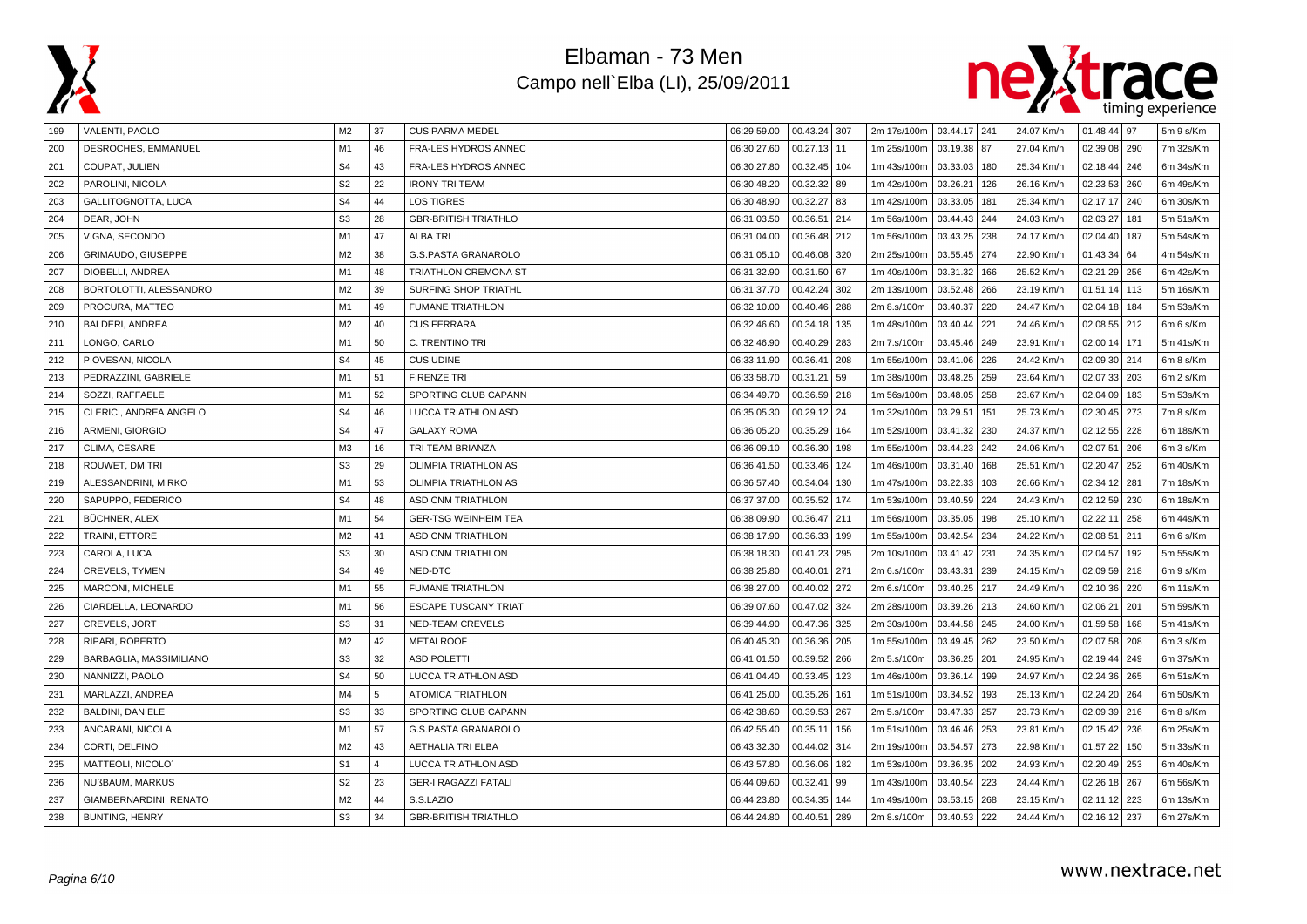



| 239 | PRATESI, MARINO         | M5             | 3        | "PHISIO SPORT LAB TR        | 06:46:16.10 | 00.37.37 229             | 1m 58s/100m   03.45.17   246 |              |     | 23.96 Km/h | 02.18.38 245      | 6m 34s/Km |
|-----|-------------------------|----------------|----------|-----------------------------|-------------|--------------------------|------------------------------|--------------|-----|------------|-------------------|-----------|
| 240 | NIEDERWANGER, HERMANN   | M <sub>2</sub> | 45       | <b>ALTA PUSTERIA</b>        | 06:46:29.00 | 00.46.30<br>322          | 2m 26s/100m                  | 03.46.56 254 |     | 23.79 Km/h | 02.05.20<br>194   | 5m 56s/Km |
| 241 | NICOLINI, GIOVANNI      | M1             | 58       | <b>BEL-OXYGEN TRI CLUB</b>  | 06:46:42.70 | 00.36.23<br>193          | 1m 54s/100m                  | 03.40.32 219 |     | 24.48 Km/h | 02.23.16<br>259   | 6m 47s/Km |
| 242 | MARCANTOGNINI, SERGIO   | S <sub>2</sub> | 24       | <b>OLIMPIA TRIATHLON AS</b> | 06:46:43.50 | 00.40.56<br>290          | 2m 9.s/100m                  | 04.01.47     | 284 | 22.33 Km/h | 01.53.59<br>131   | 5m 24s/Km |
| 243 | LÜBER, MARKUS           | M <sub>2</sub> | 46       | SUI-                        | 06:47:23.80 | 00.33.09<br>112          | 1m 44s/100m                  | 03.49.13 261 |     | 23.55 Km/h | 02.18.32<br>244   | 6m 33s/Km |
| 244 | D'ALESSANDRO, DAVIDE    | S <sub>3</sub> | 35       | <b>BIKE STATION TRIATHL</b> | 06:48:23.10 | 00.27.05<br>$\mathbf{Q}$ | 1m 25s/100m                  | 03.42.38 232 |     | 24.25 Km/h | 02.33.54<br>279   | 7m 17s/Km |
| 245 | MORETTI, LEONARDO       | M1             | 59       | "PHISIO SPORT LAB TR        | 06:49:16.50 | 00.33.52<br>126          | 1m 46s/100m                  | 03.52.09 265 |     | 23.26 Km/h | 02.17.25<br>241   | 6m 30s/Km |
| 246 | PAGANI, DAVIDE          | S <sub>4</sub> | 51       | <b>TRI NOVARA</b>           | 06:49:46.60 | 00.39.42<br>262          | 2m 5.s/100m                  | 03.51.32 264 |     | 23.32 Km/h | 02.11.20<br>224   | 6m 13s/Km |
| 247 | DE RITIS, MARCO         | M4             | 6        | PESCARA TRIATHLON           | 06:50:16.10 | 00.40.42<br>287          | 2m 8.s/100m                  | 03.43.43 240 |     | 24.13 Km/h | 02.19.39<br>248   | 6m 37s/Km |
| 248 | PONTE, STEFANO          | M1             | 60       | <b>FUMANE TRIATHLON</b>     | 06:50:18.70 | 00.43.40<br>309          | 2m 17s/100m                  | 03.39.46 214 |     | 24.57 Km/h | 02.21.14<br>254   | 6m 41s/Km |
| 249 | SARGENTE, ANDREA        | S <sub>4</sub> | 52       | <b>INUIT</b>                | 06:51:45.80 | 00.48.59<br>328          | 2m 34s/100m                  | 03.48.43 260 |     | 23.60 Km/h | 02.04.25<br>185   | 5m 53s/Km |
| 250 | CHALOUPKA, JIRKA        | M <sub>3</sub> | 17       | CZE-ZOOT ORBITT             | 06:52:52.20 | 00.44.00<br>313          | 2m 18s/100m                  | 03.43.12 236 |     | 24.19 Km/h | 02.19.22<br>247   | 6m 36s/Km |
| 251 | MADDALONI, MARCO        | S <sub>3</sub> | 36       | <b>AETHALIA TRI ELBA</b>    | 06:53:33.10 | 00.35.32<br>165          | 1m 52s/100m                  | 03.54.12 271 |     | 23.05 Km/h | 02.17.43<br>242   | 6m 31s/Km |
| 252 | MANENTE, ANERITO        | M <sub>3</sub> | 18       | APDIL FOR YOU CLUB          | 06:54:36.60 | 00.37.08<br>220          | 1m 57s/100m                  | 03.59.17 282 |     | 22.56 Km/h | 02.07.43 204      | 6m 3 s/Km |
| 253 | GAZZEI, MARCO           | S <sub>2</sub> | 25       | <b>FUNSPORT</b>             | 06:55:02.10 | 00.32.32<br>90           | 1m 42s/100m                  | 04.02.15 285 |     | 22.29 Km/h | 02.14.32<br>232   | 6m 22s/Km |
| 254 | FRANCAVILLA, ANDREA     | S <sub>4</sub> | 53       | <b>METALROOF</b>            | 06:55:17.90 | 00.36.36<br>204          | 1m 55s/100m                  | 04.03.01     | 287 | 22.22 Km/h | 02.07.56<br>207   | 6m 3 s/Km |
| 255 | BORGARINO, MATTIA       | M1             | 61       | <b>CUS PARMA MEDEL</b>      | 06:56:10.90 | 00.42.26<br>303          | 2m 14s/100m                  | 04.02.30 286 |     | 22.26 Km/h | 02.03.44<br>182   | 5m 51s/Km |
| 256 | ZANETTE, DYAMES         | S <sub>4</sub> | 54       | SILCA ULTRALITE             | 06:56:17.40 | 00.41.11<br>293          | 2m 10s/100m                  | 03.58.04 276 |     | 22.68 Km/h | 02.09.42<br>217   | 6m 8 s/Km |
| 257 | CAMISASSA, EZIO         | S <sub>4</sub> | 55       | <b>ALBA TRI</b>             | 06:57:40.30 | 00.40.25<br>281          | 2m 7.s/100m                  | 03.58.46 279 |     | 22.61 Km/h | 02.11.25<br>225   | 6m 13s/Km |
| 258 | PIETERS, EMILE          | S <sub>4</sub> | 56       | <b>GBR-UK TRIATHLON</b>     | 06:58:22.00 | 00.30.54<br>54           | 1m 37s/100m                  | 03.49.53 263 |     | 23.49 Km/h | 02.29.57<br>272   | 7m 6 s/Km |
| 259 | FINETTO, ALBINO         | M <sub>2</sub> | 47       | <b>CUS VERONA</b>           | 07:00:17.60 | 00.42.17<br>300          | 2m 13s/100m                  | 03.45.34     | 248 | 23.93 Km/h | 02.24.07<br>261   | 6m 49s/Km |
| 260 | BERNARDI, PHILIPPE      | M1             | 62       | <b>BEL-ASSEBROEK</b>        | 07:02:08.60 | 00.35.14<br>157          | 1m 51s/100m                  | 04.06.07     | 295 | 21.94 Km/h | 02.14.52<br>233   | 6m 23s/Km |
| 261 | GIULIANI, MARCELLO      | M <sub>2</sub> | 48       | 3 LIFE                      | 07:04:19.20 | 00.39.58<br>270          | 2m 6.s/100m                  | 04.03.12 289 |     | 22.20 Km/h | 02.16.21<br>238   | 6m 27s/Km |
| 262 | <b>GERBI, RAFFAELE</b>  | M1             | 63       | AETHALIA TRI ELBA           | 07:05:34.20 | 00.36.38<br>206          | 1m 55s/100m                  | 03.52.54 267 |     | 23.18 Km/h | 02.27.15<br>268   | 6m 58s/Km |
| 263 | <b>BENAGLIA, SERGIO</b> | M <sub>1</sub> | 64       | <b>TRIIRON</b>              | 07:07:41.70 | 00.39.57<br>269          | 2m 6.s/100m                  | 04.01.43 283 |     | 22.34 Km/h | 02.18.28<br>243   | 6m 33s/Km |
| 264 | PASQUALI, PIER LUCA     | M <sub>3</sub> | 19       | G.S.PASTA GRANAROLO         | 07:08:25.70 | 00.36.35<br>202          | 1m 55s/100m                  | 03.53.22 269 |     | 23.13 Km/h | 02.30.55<br>274   | 7m 9 s/Km |
| 265 | CINI, ALESSANDRO        | M3             | 20       | SPORTING CLUB CAPANN        | 07:09:36.20 | 00.32.19<br>79           | 1m 42s/100m                  | 03.45.32 247 |     | 23.94 Km/h | 02.45.51<br>296   | 7m 51s/Km |
| 266 | RICCIONI, FRANCESCO     | S <sub>4</sub> | 57       | <b>FREESTYLE TRIATHLON</b>  | 07:12:26.40 | 00.36.20<br>192          | 1m 54s/100m                  | 03.33.16 183 |     | 25.32 Km/h | 02.57.27<br>303   | 8m 24s/Km |
| 267 | ULIVIERI, LUCA          | S <sub>4</sub> | 58       | <b>AETHALIA TRI ELBA</b>    | 07:13:27.20 | 00.36.18<br>190          | 1m 54s/100m                  | 04.03.15 290 |     | 22.19 Km/h | 02.22.10<br>257   | 6m 44s/Km |
| 268 | <b>GRAMPA, RENATO</b>   | M <sub>2</sub> | 49       | PRO PATRIA SCOTT            | 07:13:52.00 | 00.33.26<br>118          | 1m 45s/100m                  | 03.58.43 278 |     | 22.62 Km/h | 02.36.22<br>284   | 7m 24s/Km |
| 269 | THOMPSON, BRUCE         | M <sub>2</sub> | 50       | CAN-USA TRIATHLON           | 07:14:20.20 | 00.35.44<br>170          | 1m 52s/100m                  | 04.07.17 296 |     | 21.83 Km/h | 02.24.13<br>  262 | 6m 50s/Km |
| 270 | MARCHISIO, LUCA         | S <sub>4</sub> | 59       | <b>ALBA TRI</b>             | 07:15:11.70 | 00.37.38<br>230          | 1m 58s/100m                  | 04.10.20 299 |     | 21.57 Km/h | 02.20.29<br>251   | 6m 39s/Km |
| 271 | <b>BOUTON, DIDIER</b>   | M2             | 51       | FRA-VITROLLES TRIATH        | 07:15:53.50 | 00.35.41<br>167          | 1m 52s/100m                  | 03.58.58 281 |     | 22.59 Km/h | 02.31.52<br>277   | 7m 11s/Km |
| 272 | LEORATO, STEFANO        | S <sub>3</sub> | 37       | PADOVA TRIATHLON            | 07:17:20.70 | 00.40.33<br>285          | 2m 8.s/100m                  | 04.11.20 301 |     | 21.48 Km/h | 02.16.28<br>239   | 6m 28s/Km |
| 273 | MINOCCI, CLAUDIO        | M <sub>2</sub> | 52       | VIS CORTONA                 | 07:18:42.50 | 00.50.15<br>329          | 2m 38s/100m                  | 04.18.33 309 |     | 20.88 Km/h | 02.00.18<br>172   | 5m 42s/Km |
| 274 | D'ANTONIO, GUIDO        | S <sub>4</sub> | 60       | <b>INUIT</b>                | 07:18:55.60 | 00.42.28<br>304          | 2m 14s/100m                  | 03.57.23 275 |     | 22.74 Km/h | 02.31.00<br>275   | 7m 9 s/Km |
| 275 | PAGAVINO, BRUNELLO      | M <sub>5</sub> | $\Delta$ | <b>CUS UDINE</b>            | 07:23:30.60 | 00.45.36<br>318          | 2m 23s/100m                  | 04.24.23 314 |     | 20.42 Km/h | 02.05.51<br>197   | 5m 57s/Km |
| 276 | DE CONTI, ALBERTO       | M1             | 65       | <b>FUMANE TRIATHLON</b>     | 07:23:54.80 | 00.39.08<br>247          | 2m 3.s/100m                  | 03.58.57     | 280 | 22.59 Km/h | 02.37.01<br>285   | 7m 26s/Km |
| 277 | ZANFI, DAVIDE           | M <sub>2</sub> | 53       | <b>AVIA PERVIA</b>          | 07:25:52.70 | 00.34.43<br>149          | 1m 49s/100m                  | 03.58.41     | 277 | 22.62 Km/h | 02.47.40<br>297   | 7m 56s/Km |
| 278 | DI GIOVANNI, ALESSANDRO | M <sub>2</sub> | 54       | <b>GALAXY ROMA</b>          | 07:26:41.80 | 00.41.35 297             | 2m 11s/100m                  | 04.03.03 288 |     | 22.21 Km/h | 02.35.11<br>283   | 7m 21s/Km |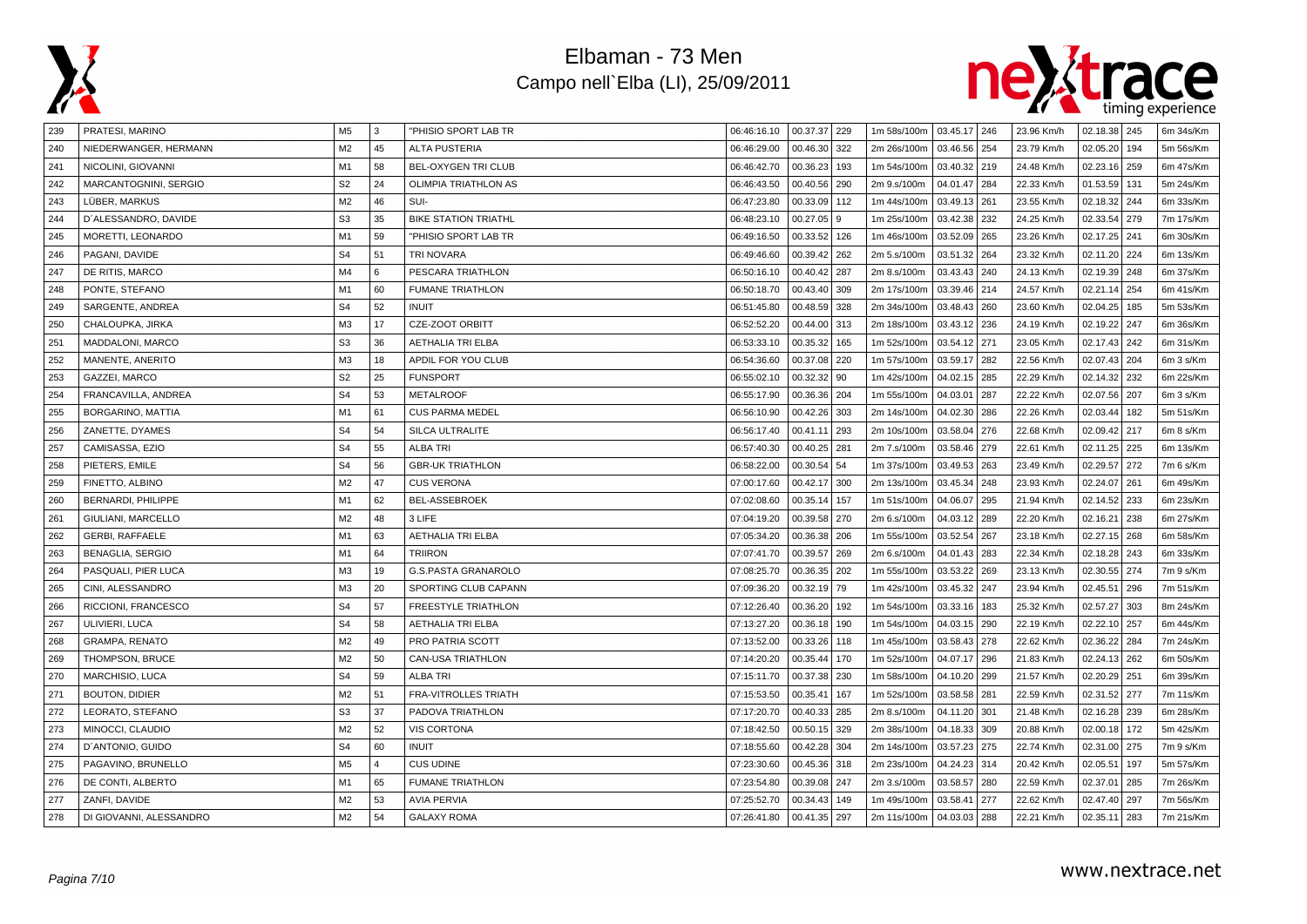



| 279        | PASSONI, ALESSANDRO          | M1             | 66             | AETHALIA TRI ELBA           | 07:26:59.30 | 00.36.09 184  |      | 1m 54s/100m   04.12.10   303 |              |     | 21.41 Km/h | 02.32.20 278 |      | 7m 13s/Km  |
|------------|------------------------------|----------------|----------------|-----------------------------|-------------|---------------|------|------------------------------|--------------|-----|------------|--------------|------|------------|
| 280        | COLOMBO, MAURIZIO            | S <sub>3</sub> | 38             | APDIL FOR YOU CLUB          | 07:28:39.80 | 00.39.27      | 258  | 2m 4.s/100m                  | 04.09.23     | 298 | 21.65 Km/h | 02.28.20     | 269  | 7m 1 s/Km  |
| 281        | CICOGNA, FABIO               | M <sub>1</sub> | 67             | 3 LIFE                      | 07:29:42.10 | 00.39.47 264  |      | 2m 5.s/100m                  | 04.18.35 310 |     | 20.88 Km/h | 02.24.59     | 266  | 6m 52s/Km  |
| 282        | COSTANTINI, FRANCESCO        | M <sub>1</sub> | 68             | <b>ROAD RUNNERS</b>         | 07:33:15.60 | 00.44.13 316  |      | 2m 19s/100m                  | 04.11.15 300 |     | 21.49 Km/h | 02.29.29     | 271  | 7m 5 s/Km  |
| 283        | IOPPOLO, GIANLUCA            | S <sub>3</sub> | 39             | AETHALIA TRI ELBA           | 07:33:58.10 | 00.48.46      | 327  | 2m 34s/100m                  | 04.05.33     | 293 | 21.99 Km/h | 02.28.41     | 270  | 7m 2 s/Km  |
| 284        | BAILEY, LES                  | M <sub>7</sub> | $\mathbf{1}$   | <b>GBR-WORCESTER TRICL</b>  | 07:40:12.60 | 00.51.07      | 330  | 2m 41s/100m                  | 04.05.51     | 294 | 21.96 Km/h | 02.34.55     | 282  | 7m 20s/Km  |
| 285        | <b>BLAETTLER, JOERG</b>      | S <sub>4</sub> | 61             | SUI-                        | 07:43:13.60 | 00.44.10      | 315  | 2m 19s/100m                  | 03.54.41     | 272 | 23.00 Km/h | 02.55.27     | 302  | 8m 18s/Km  |
| 286        | POLESE, FEDERICO             | M <sub>2</sub> | 55             | <b>ROAD RUNNERS</b>         | 07:44:19.40 | 00.38.04      | 234  | 2m 0.s/100m                  | 04.25.41     | 317 | 20.32 Km/h | 02.33.58     | 280  | 7m 17s/Km  |
| 287        | PIZZIRANI, MASSIMO           | M <sub>2</sub> | 56             | <b>G.S.PASTA GRANAROLO</b>  | 07:47:27.50 | 00.39.24      | 257  | 2m 4.s/100m                  | 04.16.34     | 306 | 21.04 Km/h | 02.43.01     | 294  | 7m 43s/Km  |
| 288        | LEWIS, JAMES                 | S <sub>3</sub> | 40             | <b>GBR-BRITISH TRIATHLO</b> | 07:47:56.80 | 00.38.30      | 238  | 2m 1.s/100m                  | 03.43.12     | 237 | 24.19 Km/h | 03.20.43     | 311  | 9m 30s/Km  |
| 289        | PROVÉ. MARC                  | M1             | 69             | <b>BEL-ASSEBROEK</b>        | 07:48:58.70 | 00.40.32      | 284  | 2m 7.s/100m                  | 04.04.39     | 292 | 22.07 Km/h | 02.55.25     | 301  | 8m 18s/Km  |
| 290        | STOJADINOVIC, NENAD          | M <sub>2</sub> | 57             | NED-DTC                     | 07:50:21.60 | 00.46.47      | 323  | 2m 27s/100m                  | 04.13.23     | 304 | 21.31 Km/h | 02.38.59     | 289  | 7m 32s/Km  |
| 291        | CHAGNOT, JEAN-PIERRE         | M4             | $\overline{7}$ | <b>FRA-TRI LION BELFORT</b> | 07:50:25.10 | 00.45.38 319  |      | 2m 24s/100m                  | 04.16.51     | 307 | 21.02 Km/h | 02.38.43     | 287  | 7m 31s/Km  |
| 292        | WEIBEL, MARKUS               | S <sub>4</sub> | 62             | SUI-                        | 07:50:28.50 | 00.40.28      | 282  | 2m 7.s/100m                  | 04.22.29     | 313 | 20.57 Km/h | 02.39.23     | 292  | 7m 33s/Km  |
| 293        | GARNIER, JULIEN              | S <sub>4</sub> | 63             | FRA-LES HYDROS ANNEC        | 07:53:08.60 | 00.43.59 312  |      | 2m 18s/100m                  | 04.16.16     | 305 | 21.07 Km/h | 02.42.41     | 293  | 7m 42s/Km  |
| 294        | LONGOBARDI, ALBERTO          | M <sub>2</sub> | 58             | <b>AETHALIA TRI ELBA</b>    | 07:55:32.30 | 00.47.40      | 326  | 2m 30s/100m                  | 04.04.09     | 291 | 22.11 Km/h | 02.54.18     | 299  | 8m 15s/Km  |
| 295        | MORGANO, PAOLO               | S <sub>3</sub> | 41             | <b>AETHALIA TRI ELBA</b>    | 07:58:32.70 | 00.39.14 249  |      | 2m 3.s/100m                  | 04.33.15 321 |     | 19.76 Km/h | 02.38.56 288 |      | 7m 32s/Km  |
| 296        | ARENA, CLAUDIO               | M <sub>3</sub> | 21             | <b>METALROOF</b>            | 07:59:28.20 | 00.44.41      | 317  | 2m 21s/100m                  | 04.50.43     | 326 | 18.57 Km/h | 02.13.56     | 231  | 6m 20s/Km  |
| 297        | SCAGLIANTI, ROBERTO          | M6             | $\mathbf{1}$   | <b>CUS FERRARA</b>          | 08:00:40.40 | 00.55.06      | 332  | 2m 53s/100m                  | 04.20.28     | 311 | 20.73 Km/h | 02.37.08     | 286  | 7m 26s/Km  |
| 298        | PINTO, DANILO                | S <sub>4</sub> | 64             | TRISPORTS.IT TEAM           | 08:03:19.60 | 00.40.08      | 273  | 2m 6.s/100m                  | 04.26.11     | 318 | 20.28 Km/h | 02.45.32     | 295  | 7m 50s/Km  |
| 299        | CHIESA, VITTORIO             | M3             | 22             | <b>AETHALIA TRI ELBA</b>    | 08:06:39.50 | 00.38.50      | 243  | 2m 2.s/100m                  | 04.18.25     | 308 | 20.89 Km/h | 02.55.01     | 300  | 8m 17s/Km  |
| 300        | DINI, GABRIELE               | M1             | 70             | LUCCA TRIATHLON ASD         | 08:08:50.10 | 00.36.11      | 185  | 1m 54s/100m                  | 04.11.40     | 302 | 21.45 Km/h | 03.09.49     | 308  | 8m 59s/Km  |
| 301        | FLORE, PAOLINO               | M <sub>3</sub> | 23             | SURFING SHOP TRIATHL        | 08:09:00.20 | 00.53.28      | 331  | 2m 48s/100m                  | 04.24.56     | 316 | 20.38 Km/h | 02.39.08     | 291  | 7m 32s/Km  |
| 302        | MAMMONE, SANTO               | M1             | 71             | <b>BEL-OXYGEN TRI CLUB</b>  | 08:09:37.70 | 00.43.27      | 308  | 2m 17s/100m                  | 04.44.57     | 325 | 18.95 Km/h | 02.31.18 276 |      | 7m 10s/Km  |
| 303        | AVELLA, ADOLFO               | M <sub>2</sub> | 59             | SURFING SHOP TRIATHL        | 08:12:21.30 | 00.39.54      | 268  | 2m 6.s/100m                  | 04.21.21     | 312 | 20.66 Km/h | 03.03.16     | 306  | 8m 41s/Km  |
| 304        | <b>FUCHS, MICHAEL</b>        | M <sub>2</sub> | 60             | <b>AUT-TTC INNSBRUCK</b>    | 08:15:02.90 | 00.42.22      | 301  | 2m 13s/100m                  | 04.31.13 319 |     | 19.91 Km/h | 02.52.47     | 298  | 8m 11s/Km  |
| 305        | MCMAHON, CHRIS               | M <sub>3</sub> | 24             | <b>GBR-BRITISH TRIATHLO</b> | 08:37:07.30 | 00.40.18 279  |      | 2m 7.s/100m                  | 04.44.25     | 324 | 18.98 Km/h | 03.02.42     | 305  | 8m 39s/Km  |
| 306        | <b>BONI, ALBERTO</b>         | M <sub>2</sub> | 61             | <b>AETHALIA TRI ELBA</b>    | 08:38:17.30 | 00.38.34      | 239  | 2m 1.s/100m                  | 04.33.03     | 320 | 19.77 Km/h | 03.14.48     | 310  | 9m 14s/Km  |
| 307        | HUGUES, JACQUEMIN            | M <sub>1</sub> | 72             | <b>BEL-ASSEBROEK</b>        | 08:38:30.00 | 00.46.14      | 321  | 2m 25s/100m                  | 04.35.05     | 322 | 19.63 Km/h | 03.07.21     | 307  | 8m 52s/Km  |
| 308        | TRAPANI, DAVIDE              | S <sub>2</sub> | 26             | <b>AETHALIA TRI ELBA</b>    | 08:48:00.00 | 00.40.16      | 278  | 2m 7.s/100m                  | 03.45.57     | 250 | 23.89 Km/h | 04.09.18 312 |      | 11m 49s/Km |
| 309        | LIOCE, LUCA                  | M <sub>1</sub> | 73             | U.S.A.                      | 08:54:54.40 | 00.39.49 265  |      | 2m 5.s/100m                  | 05.05.31     | 329 | 17.67 Km/h | 03.00.00     | 304  | 8m 31s/Km  |
| 310        | YOUNG, JON                   | S <sub>3</sub> | 42             | <b>USA-TEAM LIPSTICK</b>    | 08:55:52.00 | 00.35.41      | 168  | 1m 52s/100m                  | 04.57.19     | 327 | 18.16 Km/h | 03.11.29 309 |      | 9m 4 s/Km  |
| 311        | NICASTRI, MARCO              | M <sub>5</sub> | 5              | <b>AETHALIA TRI ELBA</b>    | 10:31:57.30 | 00.43.54      | 310  | 2m 18s/100m                  | 05.17.09     | 330 | 17.02 Km/h | 04.16.26 313 |      | 12m 9 s/Km |
| <b>DNF</b> | MAURI, RENZO                 |                | $\overline{0}$ | SBR <sub>3</sub>            | <b>DNF</b>  | 00.29.52      | 39   |                              | 03.13.13     | 49  |            |              | $-1$ |            |
| <b>DNF</b> | <b>MONETTI, ANTONIO</b>      |                | $\Omega$       | <b>AETHALIA TRI ELBA</b>    | <b>DNF</b>  |               | $-1$ |                              | 03.29.41     | 149 |            |              | $-1$ |            |
| <b>DNF</b> | BENITEZ MENDOZA, JOSE MANUEL |                | $\Omega$       | ESP-UROLA TRIATLOI T        | <b>DNF</b>  | 00.31.22      | 60   |                              | 03.33.37     | 186 |            |              | $-1$ |            |
| <b>DNF</b> | DEZZUTTO, LIVIO              |                | $\Omega$       | <b>VALLE D'AOSTA</b>        | <b>DNF</b>  | 00.37.55      | 232  |                              | 04.24.54     | 315 |            |              | $-1$ |            |
| <b>DNF</b> | HENDERSON, GORDON            |                | $\Omega$       | <b>GBR-BRITISH TRIATHLO</b> | <b>DNF</b>  | 00.39.03      | 245  |                              | 04.09.19     | 297 |            |              | -1   |            |
| <b>DNF</b> | MOROSETTI, MARCO             |                | $\Omega$       | <b>FORHANS TEAM</b>         | <b>DNF</b>  | 00.30.03      | 41   |                              |              |     |            |              | $-1$ |            |
| <b>DNF</b> | DI FEBO, RENATO              |                | l 0            | <b>INUIT</b>                | <b>DNF</b>  | $00.30.24$ 46 |      |                              | 03.17.52 75  |     |            |              | $-1$ |            |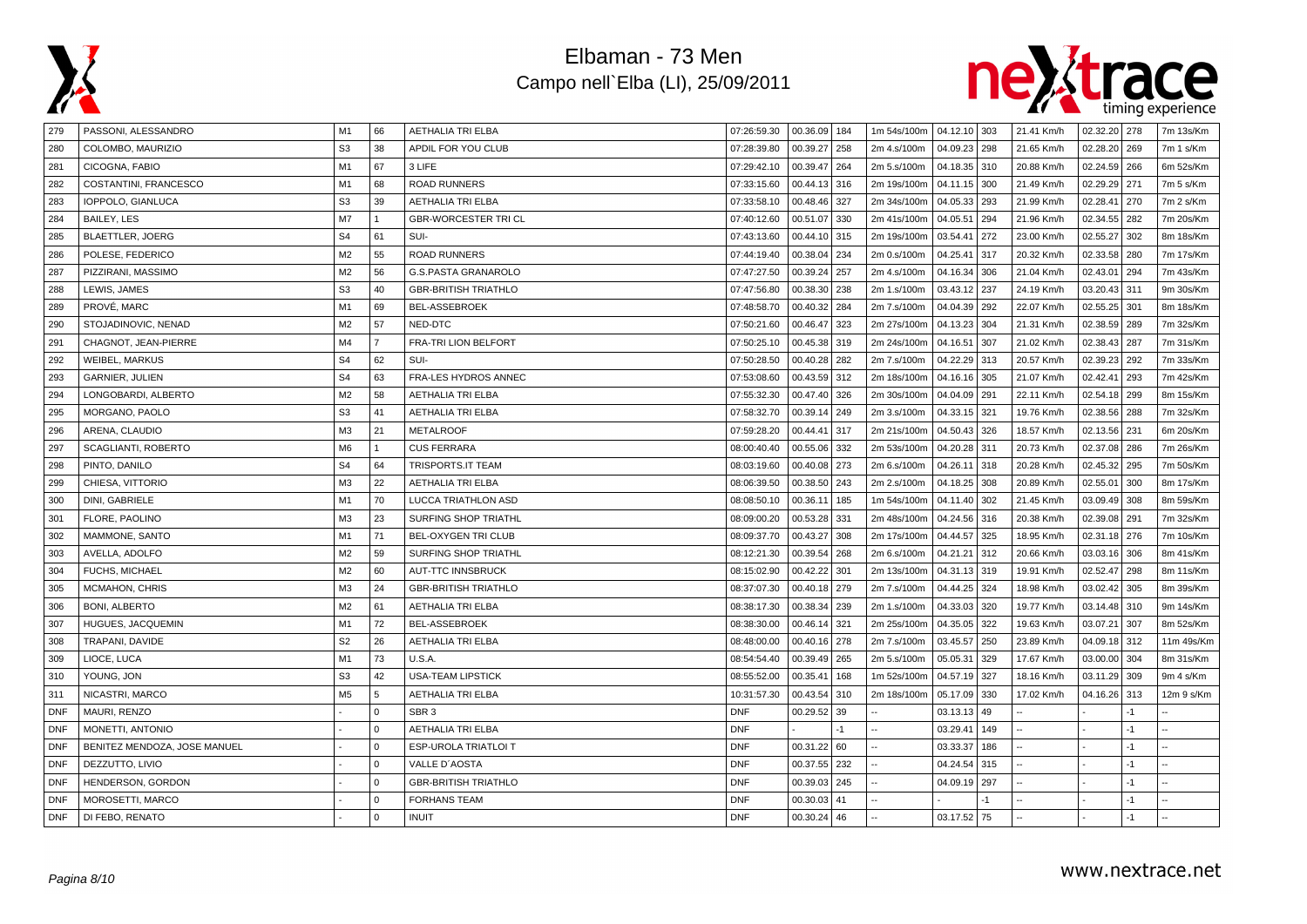



| <b>DNF</b> | <b>BALDELLI, GIUSEPPE</b> | 0           | TRIATHLON TRASIMENO         | <b>DNF</b> | $00.26.12$ 4  |      | 02.53.15 3 |      |  | $-1$ |    |
|------------|---------------------------|-------------|-----------------------------|------------|---------------|------|------------|------|--|------|----|
| <b>DNF</b> | VEDOVA, DAMIANO           | $\mathbf 0$ | SBR <sub>3</sub>            | <b>DNF</b> | 00.26.58 8    |      | 03.06.49   | 28   |  | $-1$ |    |
| <b>DNF</b> | KOEHLER, ANDREAS          | $\Omega$    | <b>GER-I RAGAZZI FATALI</b> | <b>DNF</b> | $00.29.50$ 38 |      | 03.07.57   | 31   |  | $-1$ |    |
| <b>DNF</b> | MAZZOTTA, ENRICO          | $\Omega$    | ASD CNM TRIATHLON           | <b>DNF</b> | 00.26.16      | 5    |            | $-1$ |  | $-1$ | ÷. |
| <b>DNF</b> | GUIDALDI, MAURO           | $\Omega$    | ASD 3.4 FUN                 | <b>DNF</b> | 00.29.22      | 28   |            | -1   |  | -1   |    |
| <b>DNF</b> | RINERO, MASSIMO           | $\mathbf 0$ | <b>ALBA TRI</b>             | <b>DNF</b> | 00.34.15 133  |      | 03.25.31   | 120  |  | $-1$ | ÷. |
| <b>DNF</b> | ALAZRAKI, MARCO           | $\mathbf 0$ | <b>ASD POLETTI</b>          | <b>DNF</b> | $00.32.40$ 98 |      | 03.47.17   | 256  |  | $-1$ |    |
| <b>DNF</b> | FOTI, SEBASTIANO          | $\Omega$    | LIFE TRIATHLON CATAN        | <b>DNF</b> | 00.37.11      | 222  | 03.02.06   | 16   |  | $-1$ | ÷. |
| <b>DNF</b> | REFARDT, ROLF             | 0           | <b>GER-TRIATHLON SSF BO</b> | <b>DNF</b> | 00.42.13 299  |      | 05.00.26   | 328  |  | $-1$ |    |
| <b>DNF</b> | CHATELUS, SÉBASTIEN       | $\mathbf 0$ | FRA-FREE IRON TEAM          | <b>DNF</b> | 00.32.23      | 81   | 03.14.18   | 55   |  | $-1$ | Ξ. |
| <b>DNF</b> | CHIARINI, ALESSANDRO      | $\mathbf 0$ | <b>LOS TIGRES</b>           | <b>DNF</b> | 00.29.21      | 27   | 03.13.35   | 51   |  | $-1$ |    |
| <b>DNF</b> | PADOVAN, CRISTIANO        | $\Omega$    | <b>LIVORNO TRIATHLON</b>    | <b>DNF</b> | 00.30.23      | 45   | 03.30.48   | 158  |  | $-1$ |    |
| <b>DNF</b> | <b>BIAGGIONI, CARLO</b>   | $\mathbf 0$ | PADOVA TRIATHLON            | <b>DNF</b> | 00.28.46      | 18   | 03.02.34   | 17   |  | $-1$ |    |
| <b>DNS</b> | SANNA, RAFFAELE           | $\mathbf 0$ | <b>ROAD RUNNERS</b>         | <b>DNS</b> |               | $-1$ |            | -1   |  | $-1$ | ÷. |
| <b>DNS</b> | <b>VERONI, STEFANO</b>    | $\mathbf 0$ | <b>BERIV</b>                | <b>DNS</b> |               | -1   |            | $-1$ |  | $-1$ |    |
| <b>DNS</b> | MALFATTI, GIANLUCA        | $\Omega$    | "PHISIO SPORT LAB TR        | <b>DNS</b> |               | $-1$ |            | $-1$ |  | $-1$ | L. |
| <b>DNS</b> | CORTINA, CLAUDIO          | $\mathbf 0$ | <b>GER-I RAGAZZI FATALI</b> | <b>DNS</b> |               | $-1$ |            | -1   |  | $-1$ |    |
| <b>DNS</b> | ROSSETTI, MICHELE         | $\mathbf 0$ | <b>VENEZIA TRATHLON</b>     | <b>DNS</b> |               | $-1$ |            | $-1$ |  | $-1$ | Ξ. |
| <b>DNS</b> | ORIANA, CLAUDIO           | $\mathbf 0$ | 3 LIFE                      | <b>DNS</b> |               | $-1$ |            | $-1$ |  | $-1$ |    |
| <b>DNS</b> | TANINI, RICCARDO          | $\Omega$    | <b>FUNSPORT</b>             | <b>DNS</b> |               | $-1$ |            | $-1$ |  | $-1$ |    |
| <b>DNS</b> | KOTZE, MEYER              | $\mathbf 0$ | <b>GBR-UK TRIATHLON</b>     | <b>DNS</b> |               | $-1$ |            | -1   |  | $-1$ |    |
| <b>DNS</b> | DIOT, FREDERIC            | $\mathbf 0$ | FRA-LES HYDROS ANNEC        | <b>DNS</b> |               | $-1$ |            | -1   |  | $-1$ | ÷. |
| <b>DNS</b> | MERCURIO, LUIGI           | $\mathbf 0$ | ATL TRIATHL M ROTOND        | <b>DNS</b> |               | $-1$ |            | $-1$ |  | $-1$ |    |
| <b>DNS</b> | CIANCHI, MASSIMO          | $\Omega$    | SBR <sub>3</sub>            | <b>DNS</b> |               | $-1$ |            | $-1$ |  | $-1$ | Ξ. |
| <b>DNS</b> | ROSSI, STEFANO            | $\mathbf 0$ | <b>DDS</b>                  | <b>DNS</b> |               | $-1$ |            | -1   |  | $-1$ |    |
| <b>DNS</b> | SANDRONI, ANDREA          | $\mathbf 0$ | <b>AETHALIA TRI ELBA</b>    | <b>DNS</b> |               | $-1$ |            | $-1$ |  | $-1$ | Ξ. |
| <b>DNS</b> | ANDREOLINI, MARCO         | $\mathbf 0$ | FERRARA TRIATH              | <b>DNS</b> |               | -1   |            | $-1$ |  | $-1$ |    |
| <b>DNS</b> | SCANDI, EMILIANO          | $\Omega$    | <b>AETHALIA TRI ELBA</b>    | <b>DNS</b> |               | $-1$ |            | $-1$ |  | $-1$ |    |
| <b>DNS</b> | BERNASCONI, CLAUDIO       | $\mathbf 0$ | PRO PATRIA SCOTT            | <b>DNS</b> |               | -1   |            | -1   |  | $-1$ |    |
| <b>DNS</b> | CARNOVALI, ALESSANDRO     | $\mathbf 0$ | <b>ROAD RUNNERS</b>         | <b>DNS</b> |               | $-1$ |            | -1   |  | $-1$ |    |
| <b>DNS</b> | BIBI, MICHELE             | $\mathbf 0$ | <b>FIRENZE TRI</b>          | <b>DNS</b> |               | $-1$ |            | $-1$ |  | $-1$ |    |
| <b>DNS</b> | ZUCCHELLI, STEFANO        | $\Omega$    | <b>FERRARA TRIATH</b>       | <b>DNS</b> |               | $-1$ |            | $-1$ |  | $-1$ | -− |
| <b>DNS</b> | BELLETTI, MASSIMO         | $\mathbf 0$ | PORTA SARAGOZZA BO          | <b>DNS</b> |               | $-1$ |            | -1   |  | $-1$ |    |
| <b>DNS</b> | SOLARI, ROBERTO           | $\mathbf 0$ | RIVTRI92                    | <b>DNS</b> |               | $-1$ |            | -1   |  | $-1$ | u. |
| <b>DNS</b> | SENGER, MAX               | $\mathbf 0$ | <b>GER-ASV KOELN TRIAHT</b> | <b>DNS</b> |               | $-1$ |            | $-1$ |  | $-1$ |    |
| <b>DNS</b> | <b>BIANCHI, GIOVANNI</b>  | $\Omega$    | <b>FIRENZE TRI</b>          | <b>DNS</b> |               | $-1$ |            | $-1$ |  | $-1$ |    |
| <b>DNS</b> | <b>GENTILI, PAOLO</b>     | $\mathbf 0$ | ASD IL DELFINO SPOLE        | <b>DNS</b> |               | -1   |            | -1   |  | $-1$ |    |
| <b>DNS</b> | LORUSSO, RAFFAELE         | $\mathbf 0$ | <b>ASD POLETTI</b>          | <b>DNS</b> |               | $-1$ |            | $-1$ |  | $-1$ |    |
| <b>DNS</b> | PEREZ, SEBASTIEN          | $\mathbf 0$ | FRA-LES HYDROS ANNEC        | <b>DNS</b> |               | -1   |            | $-1$ |  | $-1$ |    |
| <b>DNS</b> | PISCETTA, LORENZO         | $\Omega$    | <b>ASD POLETTI</b>          | <b>DNS</b> |               | $-1$ |            | $-1$ |  | $-1$ | -− |